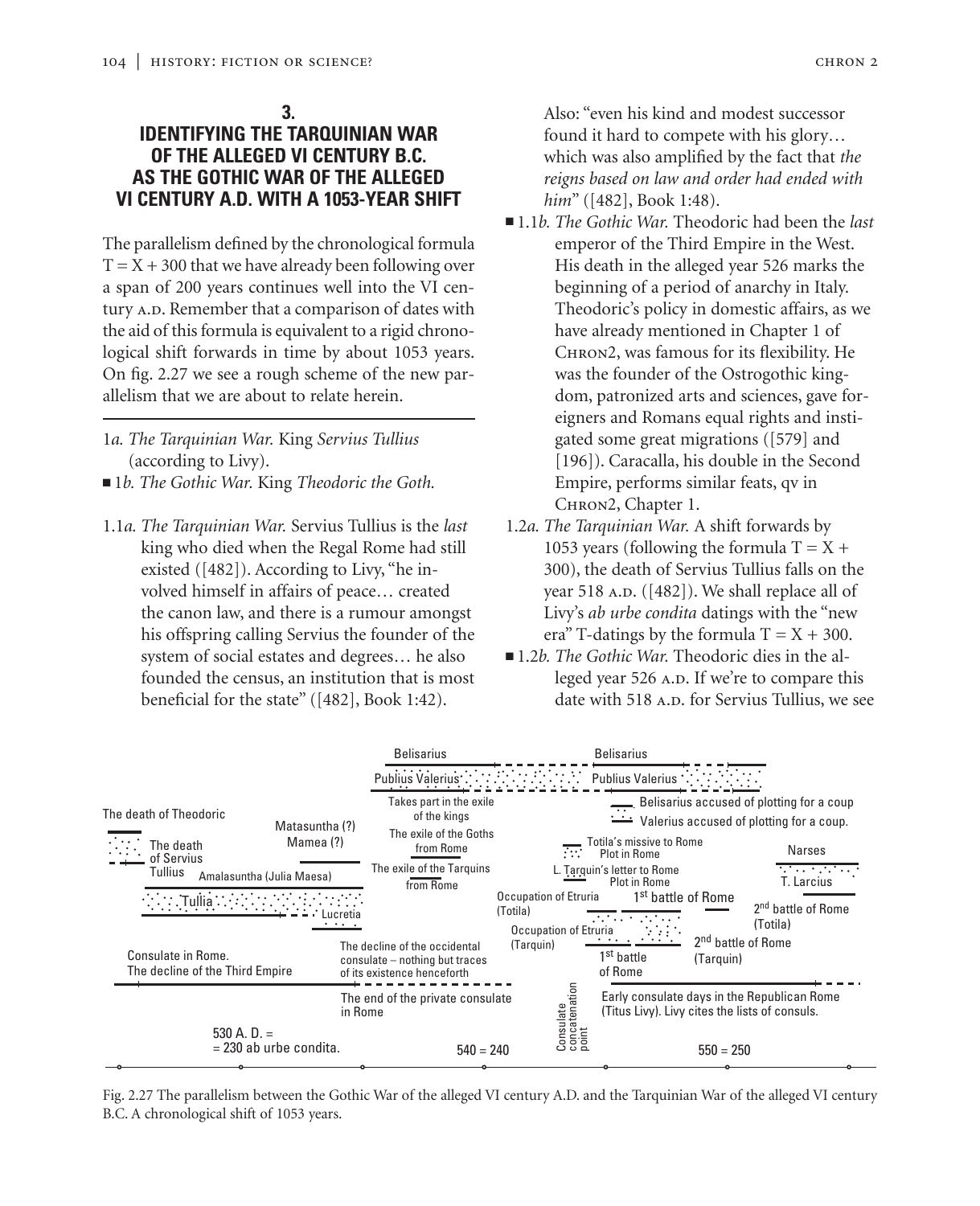that the difference only equals 8 years. By the way, this is precisely the difference between the general time span covered by the Regal Rome and the Third Empire. What we thus see is a very good correlation of dates with the 1053-year shift accounted for.

- 2*a. The Tarquinian War.* Events following the death of Servius Tullius. The Tarquins come to power. The tale of Tullia and Lucretia according to Livy.
- 2*b. The Gothic War*. Events following the death of Theodoric the Goth. The Ostrogothic dynasty of the Amalings coming to power. The tale of Amalasuntha and Matasuntha.
- 2.1*a. The Tarquinian War.* After the death of Servius Tullius, the power is inherited by his *daughter* Tullia and her consort Lucius Tarquin the Proud ([482], Book 1, pages 80-81; also [269], page 9. Many Tarquins group themselves around Tullia, Lucius Tarquin the Proud being one of them – their leader, after a manner ([482], Book 1). Let us point out the similarity between the names Tullia and Julia which we are about to study as a pair.
- 2.1*b. The Gothic War*. After the death of Theodoric, the empire falls into the hands of his daughter Amalasuntha and the Amaling dynasty of the Ostrogoths. This dynasty is the double of Livy's Tarquinian clan. A large group of the Ostrogoths forms a party of avid supporters around Amalasuntha ([695]). The Ostrogoths form a clan impenetrable for the outsiders, likewise the Tarquins. Due to the parallelism between the Second Empire and the Third, Amalasuntha's double in the Second Empire is *Julia* Maesa, qv in Chron2, Chapter 1. Her name (*Julia*) is identical to the one used by Titus Livy – *Tullia*. We must also emphasize that the name *Amalasuntha* can be a derivative of *"Amala-Santa"*, or *St. Amal* (or *Alan*, if we are to consider the flexion of N and M).
- 2.2*a. The Tarquinian War.* The period of the Tarquins (between the death of Servius Tullius until the fall of Lucius Tarquin the Proud)

equals 25 years. Tarquin the Ancient, the stranger who came to Regal Rome, may be an ancestor of Tarquin the Proud. According to [482], he is a foreigner. The name *Tarquin* is possibly a derivative from Terra Aquilonius, or "the northern land" ([237], page 88). Also, if we are to read the name *Tarquin* backwards – in the Hebraic or Arabic fashion – we shall get *"Neukrat"* (spelt phonetically); this may be a variation of *"Nov-Grad"*, or "Novgorod" (*the New City*). In this case, the name Tarquin may apply to someone from the New City. A propos, the Latin dictionary ([237]) fails to provide a translation for the name *Tarquin* for some reason. One also has to note that Tarquin the Proud fights a war with either a city or a state by the name of *Ardea* ([269], page 9). It might be a reflection of later mediaeval events – the war between Italy and the *Horde*, Ardea being a possible version of the latter's name.

■ 2.2*b. The Gothic War*. The period the Ostrogoths remained in power, begins with the death of Theodoric and ends with them put to final rout in the alleged year 552, equalling 26 years. We see a substantial propinquity between the values 25 and 26. One also has to mention that the Ostrogoths came to the Third Empire as a *foreign* nation, unrelated to the Italians. This is, what the famous mediaeval author Procopius tells us, at least. His book (*The War with the Goths –* [237]) is a source that we shall be making numerous references to hereinafter. Now, the Goths presumably came to Italy *from the North* – "a northern land". This indication concurs well with our suggestion that the name *Tarquin* really stood for "a stranger *from the North*". What we get in this case is that the last king of the First Empire (according to Livy), L. Tarquin the Proud, is a collective personality for the entire "northern" dynasty that reigned in the alleged years 526-552 A.D. All these events are most probably reflections of what happened much later, in the Middle Ages – qv in Chron6.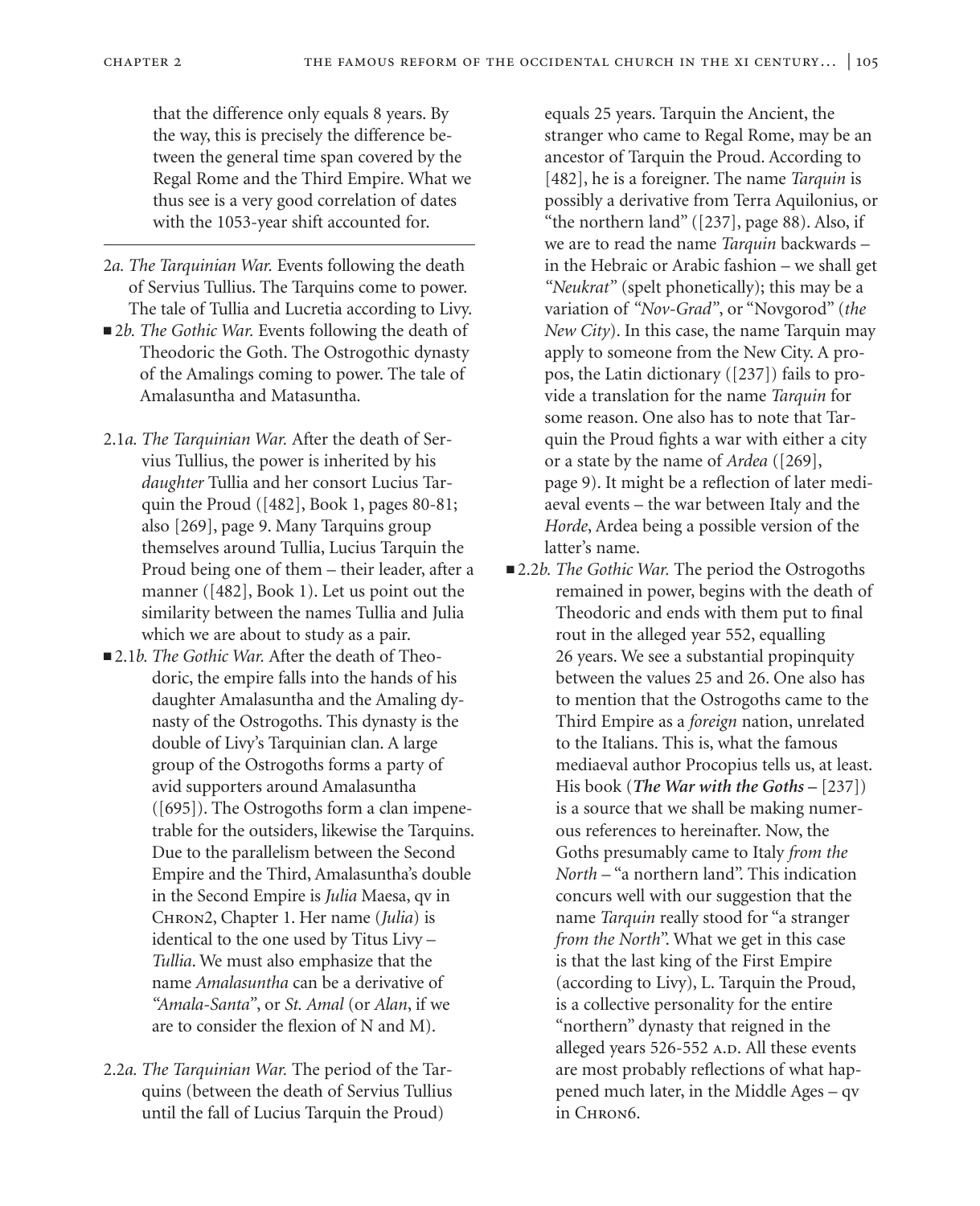- 2.3*a. The Tarquinian War.* The Tarquins are soon to be banished from Rome, qv below. Their name without vocalizations is transcribed as TRQN. One should bear in mind that there is a similar name Torquatus, translating as "Laurelled for Battlefield Valiance" ([237]). The name of the ruler preceding the Tarquins had been Servius. Thus, we have a pair of "key names" for this epoch – *"Servius"* (or *Severus*), and TRQN (without vocalizations).
- 2.3*b. The Gothic War.* Shortly before the death of Theodoric, there were reports of repressive sanctions against Boetius and Symmachus. Compare to the prompt ousting of the Tarquins, qv above. The full name of Boetius turns out to contain the family names *Torquatus Severus* ([64], pages 45-46). Therefore, we learn of the existence of two powerful clans in the epoch of Theodoric and before him, in the alleged VI century A.D., by the names of Severus and Torquatus (or TRQN?). Also, the word *Severus* may be related to the Russian "*Sever*", or "North" and mean "Stranger *from the North*".
- 2.4*a. The Tarquinian War.* The clan of the Tarquins as described by Livy may be referred to by the unvocalized root TRQN (see discussion above).
- 2.4*b. The Gothic War.* The *Franks* take part in the Gothic war of the alleged VI century as the allies of the *Goths*. Considering the flexion of F and T, the word "Frank" (FRNK, or TRNK without vocalizations) may be related to the unvocalized root of the name Tarquin, or TRQN. One should also remember a similar unvocalized version of the word Pharaoh (or "*Faraon*" in Russian) – TRN, which can also be found in the Bible as related to this epoch. Ergo, we can be relatively certain of the following: *in both wars,* Tarquinian as well as Gothic, the enemy of Rome was known by the name of TRQN or TRNK – therefore,  $Tarquins = Goths = Franks = People from$ the North (People from the New City). We shall learn that there is also a superimposition of the mediaeval Franks over the "ancient" *Persians* (PRS unvocalized) to be con-

sidered. *France* still reads FRNC (or TRNK) unvocalized, whereas the name of its capital is *Paris*, or PRS without vocalizations, likewise the words Persia and Prussia. Unvocalized PRS could also be used to refer to P-Russians, or White Russians (cf with modern Byelorussians).

- 2.5*a. The Tarquinian War.* According to Livy, *Tullia hands the state over* to Tarquin ([482]). This reign is *still considered to belong with the dynastic sequence of Regal Rome,* Tarquin being the last ruler of the First Empire. However, *the Tarquins shall soon be thrown over and banished* ([482]).
- 2.5*b. The Gothic War*. Amalasuntha (and her double in the second empire – *Julia* Maesa) *hands power over* to her son, Amalaric the Goth. This reign also *belongs to the sequence of the Third Empire,* since Constantinople recognized Amalasuntha (and Amalaric) as rightful rulers in the West of the Empire ([196], Volume 1). However, *the Goths were soon chased away* from Italy.
- 2.6*a. The Tarquinian War.* We see *Lucretia* next to *Tullia*. Both women are married into the Tarquinian clan, the former being the wife of Tarquin Collatine, and the latter espoused to Tarquin the Proud. Both women are royal by birth ([482]). They actively get involved in all proceedings concerning the throne of Rome. Livy tells us nothing about any other women from this epoch ([482]).
- 2.6*b. The Gothic War.* We see *Amalasuntha* accompanied by her sister *Matasuntha*. We see a similar pair of "reflections" in the Second Empire – *Julia Maesa* and her daughter *Mamea*. All these pairs of women belong to royal families, and are extremely eager to take part in ruling the Empire. We know nothing about any other prominent Italian women of that epoch ([695]). Thus, "a pair of politically active women" happens to be a unique detail characterizing both wars – Gothic and Tarquinian. We shall observe a similar situation in other duplicates of the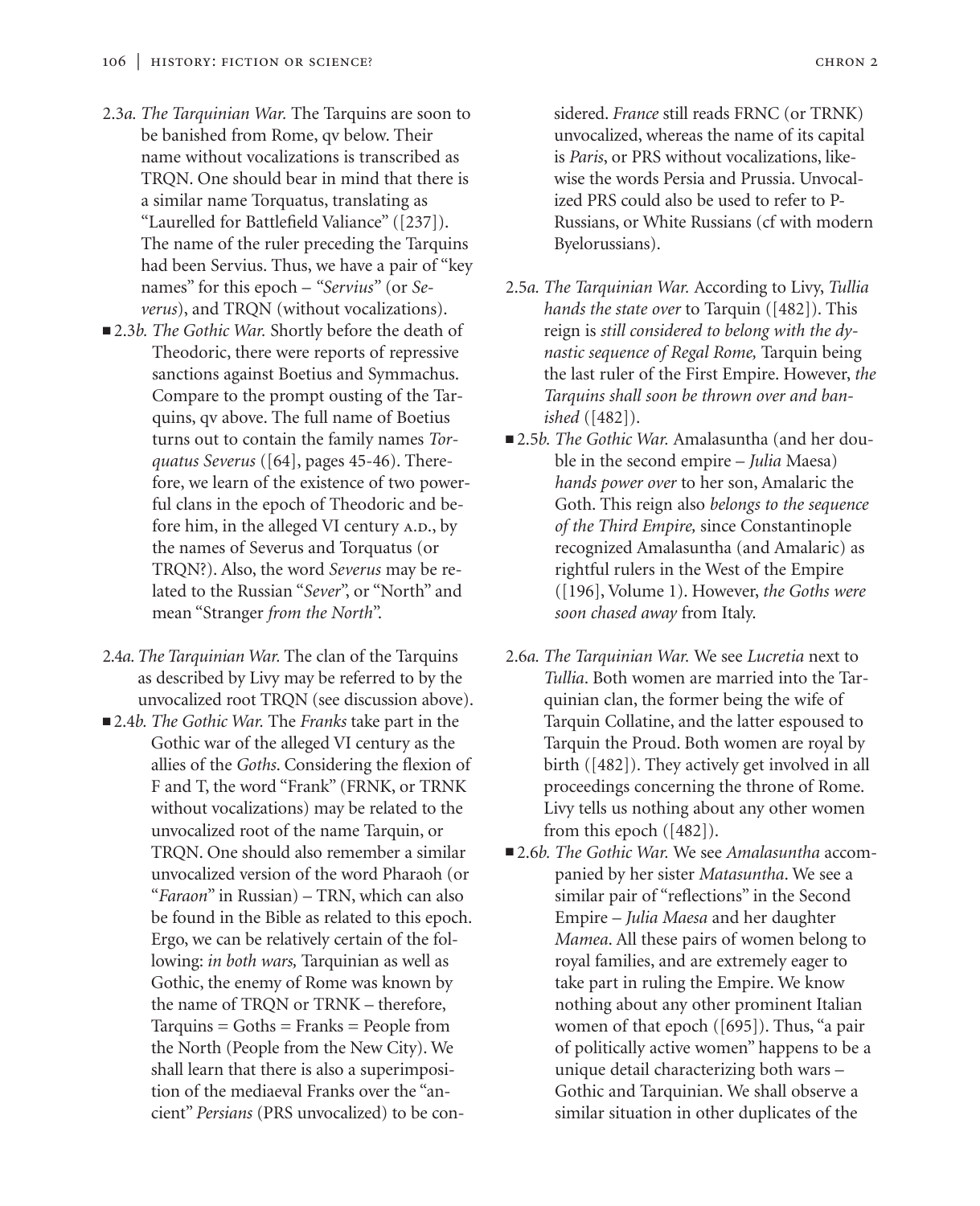XIII century war (Gothic = Tarquinian). We shall use the term *"Legend of a Woman"* for referring to this scenario in brief.

- 2.7*a. The Tarquinian War.* Lucretia commits *suicide*; *Tullia* is *banished*. We know nothing of her further fate ([482], Book 1:58, pages 93-94).
- 2.7*b. The Gothic War*. In the alleged year 535 Amalasuntha is *assassinated*, likewise her Second Empire double – *Julia Maesa*, whose daughter Mamea was murdered as well. Matasuntha, or Mamea's double, is also reported killed ([196] and [695]). We see that if we're to compare the First Empire to the Third, Lucretia and Tullia swap their respective places as related to the pair or their duplicates – Amalasuntha (or Julia Maesa), and Matasuntha (Mamea). However, the fact of *murder* is represented in both duplicate Empires. In fig. 2.28 we can see what is presumably an ancient portrait of the Gothic queen Amalasuntha.
- 2.8*a. The Tarquinian war.* Tarquin Sextus (Tarquin Junior from the clan of the Tarquins, or TRQN) is reported to have brought Lucretia to ruination ([269], page 9). He is supposed to have raped her, qv in [482], pages 1:58-59). Lucretia stabbed herself to death afterwards, unable to survive the dishonour (ibid). We shall encounter this story of "a woman brought to ruination" in many other duplicates, or reflections of this notorious mediaeval war.



Fig. 2.28 "Presumably, the portrait of Queen Amalasuntha" ([196], Volume 1, page 310, ill. 60).

- 2.8*b. The Gothic War*. In the alleged year 534 Amalasuntha gives Theodahad the Goth a royal title, however "kept all the actual power in her hands… Theodahad had been a sworn foe of Amalasuntha… as soon as he had had it [the crown – A. F.] in his hands, he didn't have to wait too long with his *revenge upon the princess*" ([196], Volume 1, page 318). Theodahad *banishes* Amalasuntha to an island, where she is *murdered* – allegedly at his order.
- 2.9*a. The Tarquinian War.* The death of Lucretia sparked the fuse of the well-known Tarquinian war of the alleged VI century b.c., which resulted in the *exile of the Tarquins from Rome* ([482]).
- 2.9*b. The Gothic War*. The reason for the Gothic war of the alleged VI century A.D., a very wellknown event, had been none other but that of Amalasuntha's death. The *exile of the Goths from Italy* can be regarded as the main result of the war ([196] and [695]). This subject of a *well-known war following the ruination and dishonour of a well-known woman* shall recur in many more phantom reflections of this war as encountered in the "Scaligerian history textbook". This is what this "legend of a woman" is based upon in the first place.
- 3.*a. The Tarquinian War.* The beginning of the Tarquinian war in the alleged VI century b.c. The exile of the Tarquins from Rome (according to Livy).
- 3*b. The Gothic War*. The beginning of the Gothic war in the alleged VI century A.D. The exile of the Goths from Rome (according to Procopius).
- 3.1*a. The Tarquinian War.* When the news of *Lucretia's death* spreads all over Rome, animosity towards the entire clan of the Tarquins flares up instantly. Junius Brutus assembles a large crowd at a Roman forum; according to Livy, "Brutus had made the infuriated crown strip the king [L. Tarquin the Proud – A. F.] of all power and banish him together with his wife and children" ([482], Book 1:59). *The Tarquinian war commences.*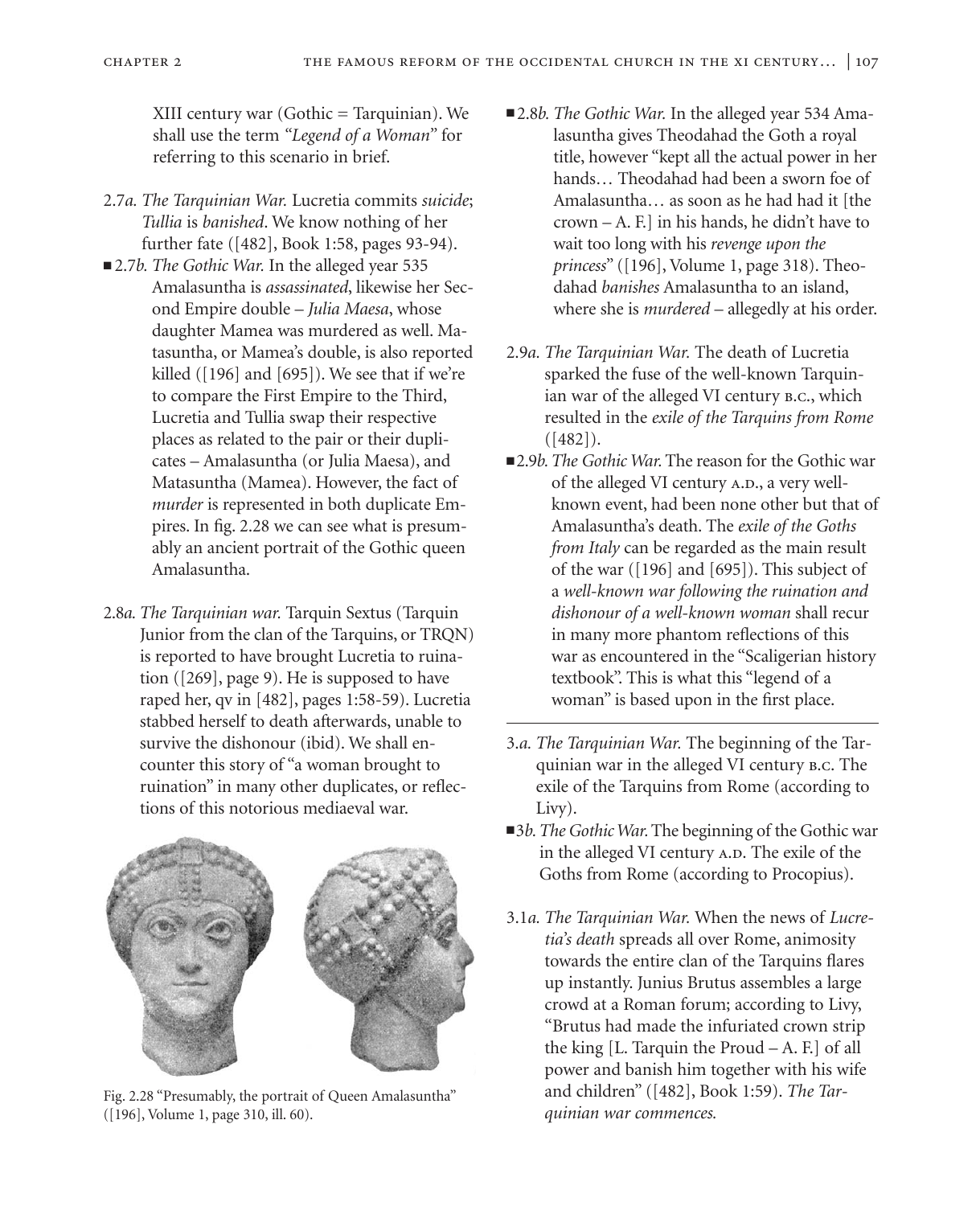- 3.1*b. The Gothic War*. When the news of *Amala suntha's murder* reaches Emperor Justinian I, who rules in the East of the Empire, he gives orders for Roman and Byzantine troops to enter Italy in order to banish the Ostrogoths ([196], Volume 1, page 319). The land forces of Roman troops led by Mundus attack the Ostrogoths together with the fleet of the famous warlord Belisarius that moves towards Sicily (ibid); said events mark *the outbreak of the Gothic war*.
- 3.2*a. The Tarquinian War.* A short while later Tarquin Sextus, the offender of Lucretia and the main instigator of the Tarquinian war, *gets killed* ([482], Book 1:60, page 97). It happens in the following manner: Tarquin Sextus *flees*, and on his way into exile some *personal enemy* murders him in what is said to be an "old vendetta" ([482], Book 1).
- 3.2*b. The Gothic War.* After the passage of a year since the *murder of Amalasuntha*, Theodahad, the de-facto initiator of the Gothic war, *is killed* ([196], Volume 1, page 327). After the exile of the Goths, "Theodahad *flees*… to Ravenna. Some Ostrogoth… a *personal foe* of Theodahad, ambushed the latter while he was underway and strangled him" ([196], Volume 1, page 327).
- 3.3*a. The Tarquinian War.* A great part in the ousting of the Tarquin kings was played by the eminent Roman Lucius Junius, some of Marcus and also a Brutus ([482], Book 1:60, page 97; also [72], page 206). He had led this Roman uprising, which resulted in a coup. "His was the glory… of the one who had banished King Tarquin the Proud" ([482], Book 1, page 98). The roots of his full name without vocalizations are transcribed as N MRK BRN LC – the "consonant skeleton" of the names Junius, Marcus, Brutus and Lucius.
- 3.3*b. The Gothic War.* We learn of the activities of an eminent Roman that take place around the same time as the Ostrogoths fled from Rome – in the alleged years 533-538. It was none other but Pope (Pontifex) John II

Mercury son of Projectus from the Hill [?] of Celius" ([196], Volume 1, pages 315, 325, and 335). This pope had been head of the Roman church in 532-535, and so he must have played an important role in the events of this epoch. However, we didn't manage to find out about any details of his "biography". His unvocalized name transcribes as follows: N, MRCR, PRCT, CL for John, Mercury, Projectus and Celius. If we are to look toward's Livy's text for a comparison, we shall see that what we have is most probably the same name written in two different ways. Really, *Junius = John, Marcus = Mercury, Brutus = Projectus,* and *Lucius = Celius.* This is a perfect example of the mediaeval chronicle duplication mechanism. Two mediaeval chroniclers – Titus Livy and Procopius in our case – were deciphering the meagre remnants of ancient documents that they had at their disposal, trying to reconstruct the past. One of the documents contained a rather lengthy old unvocalized name. Titus Livy and Procopius vocalized it in two different ways, and so the same mediaeval character became duplicated in the two wellknown tractates – one by the "ancient" Livy, the other by the "mediaeval" Procopius; the names used by the two authors, albeit differently, possess an obvious similarity.

- 3.4*a. The Tarquinian War.* Lucius Junius Brutus, son of Marcus, is *one of the most famous* Romans in the entire history of the "ancient" Rome. Memories of this historical personality can be found in Roman literature up until the foundation of the Second Roman Empire, qv in the books of Plutarch, for instance ([660]).
- 3.4*b. The Gothic War*. John Mercury, the son of Projectus from the Hill of Celius, is *one of the most famous* Roman pontiffs. Some of his monuments remain in Rome to this day; one has to clarify here that only a limited number of Popes can boast having their names recorded in one way or another on the monuments that have survived until our age. However, one finds all sorts of inscrip-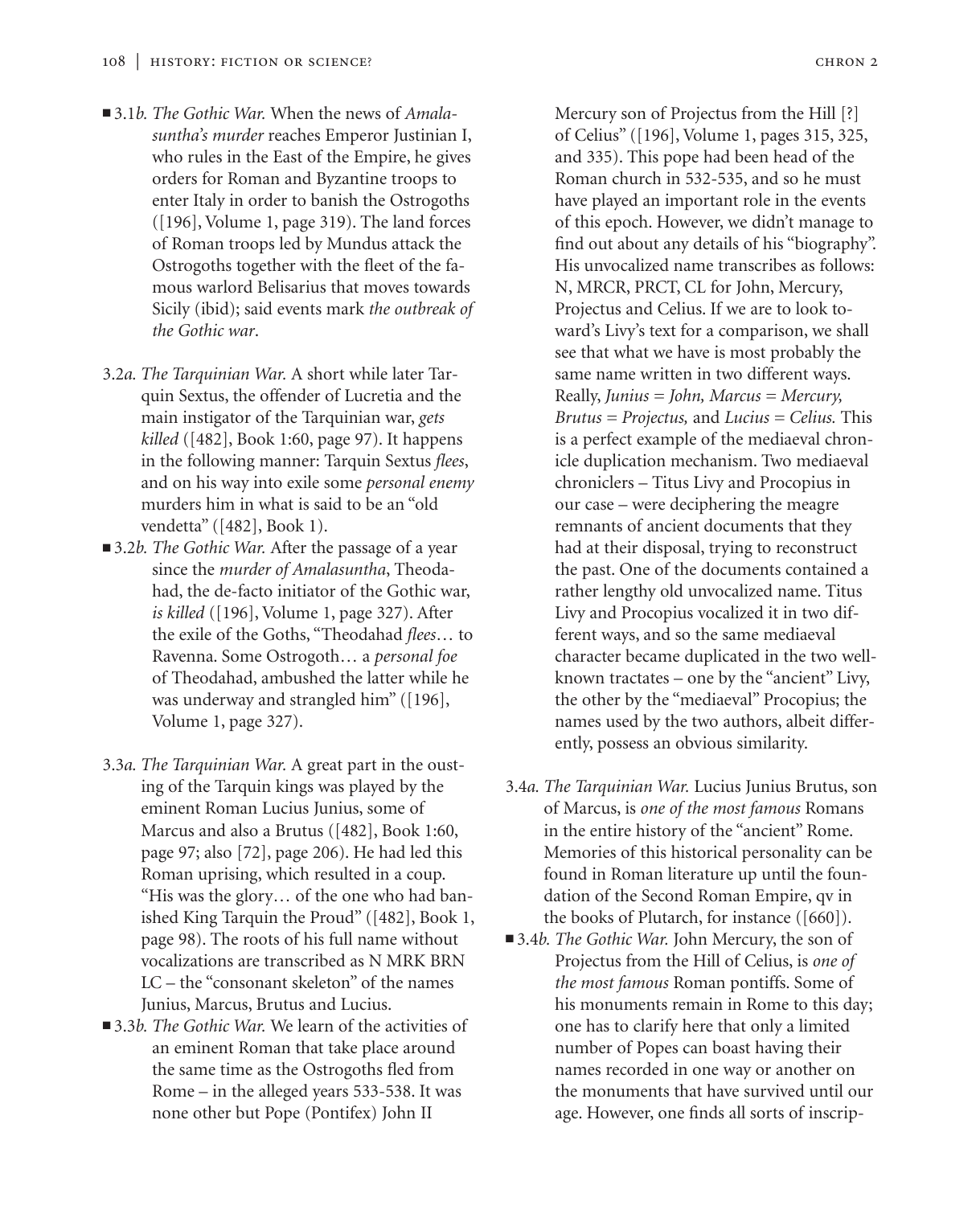tions mentioning John II (532-535) on the duration of the entire mediaeval Roman history ([196], Volume 1, page 335).

- 3.5*a. The Tarquinian War.* Livy calls Lucretia, the woman whose death led to the Tarquinian war, *Roman* ([482], Book 1). He emphasizes her inflexible Roman will of iron. She is supposed to have addressed all those who surrounded her with a patriotic speech right before her death (ibid). What we have here is the portrait of a "true Roman woman" painted by Livy – one that subsequently became a canonical role model.
- 3.5*b. The Gothic War.* History considers Amalasuntha, the double of Lucretia, to have belonged to the *Amaling* dynasty of the Ostrogoths. The Amaling clan had allegedly been extremely partial to *Roman culture* and traditions, unlike other Gothic kings who had reigned after Amalasuntha ([196], Volume 1, page 327). Therefore, one of the chroniclers (Titus Livy, for instance) could have easily called this royal woman *Roman*. Vittigis becomes King of the Ostrogoths after the death of Amalasuntha, and "*tramples* the hereditary rights of the Amaling clan" ([196], Volume 1, page 327).
- 3.6*a. The Tarquinian war.* Junius Brutus and Publius Valerius lead an uprising aimed at overthrowing the rule of the Tarquins in Rome. The Tarquinian king is declared *deposed*. Livy tells us that "the liberator [Brutus – A. F.] received a *warm welcome in the camp*, whilst the children of the king were *cast out*" ([482], Book 1:60, page 97).
- 3.6*b. The Gothic War*. The Byzantine and Romean troops enter Italy. Pope *John Projectus II,* the double of the "ancient" *Junius Brutus,* happens to be in Rome at this time, whilst the approaching Roman troops are led by *Belisarius*, the double of the "ancient" *Valerius*. His troops entered Rome immediately after Vittigis, King of the Goths, had fled the city. "Romans were overjoyed to see the Greeks, and *welcomed them as liberators*… Belisarius

entered Rome on 9 December 536" ([196], Volume 1, page 329).

- 3.7*a. The Tarquinian War.* Livy tells us that "when the tidings [of his exile  $-A$ . F.] had reached the camp [of king Tarquin – A. F.], the king *headed towards Rome* in order to suppress the uprising, somewhat confused by the spontaneity of it all ([482], Book 1:60, pages 96-97).
- 3.7*b. The Gothic War*. Having received the news of Belisarius invading Rome, the king of the Ostrogoths (Vittigis) led his troops towards the capital of Italy. "In early March of 537 Vittigis *approached the walls of Rome* with so many Goths near him that they could barely fit into one's eyesight" ([196], Volume 1, page 339).
- 3.8*a. The Tarquinian War.* Livy tells us that "the gates were shut before Tarquin, and he was declared an exile" ([482], Book 1:60, page 97). One would think that a battle at the walls of Rome would ensue, since King Tarquin, who had arrived in order to stifle the revolt, qv above, would hardly turn back confused at the news of his being deposed. However, Livy tells us nothing of King Tarquin's reaction to the loss of throne for some reason ([482]). He just tells us that Tarquin heads away from Rome. This is the so-called *"Exile of the Kings"* which marks the end of the Tarquinian rule in the "ancient" Rome. Furthermore, Scaligerian history considers this to have been the end of all royal power in Rome – until the foundation of the Second Roman Empire, at least.
- 3.8*b. The Gothic War*. The gates of Rome are shut in front of Vittigis, King of the Ostrogoths. The Goths try to storm the walls of Rome, but fail, and begin a siege ([196], Volume 1, pages 348-363). This siege of Rome is supposed to have been a breakpoint in the history of mediaeval Italy, since the Goths *did not succeed*, and Vittigis was forced to retreat from Rome in 538. Ferdinand Gregorovius tells us the following: "This *siege of Rome that became immortal* in history lasted a whole year and nine months; over this time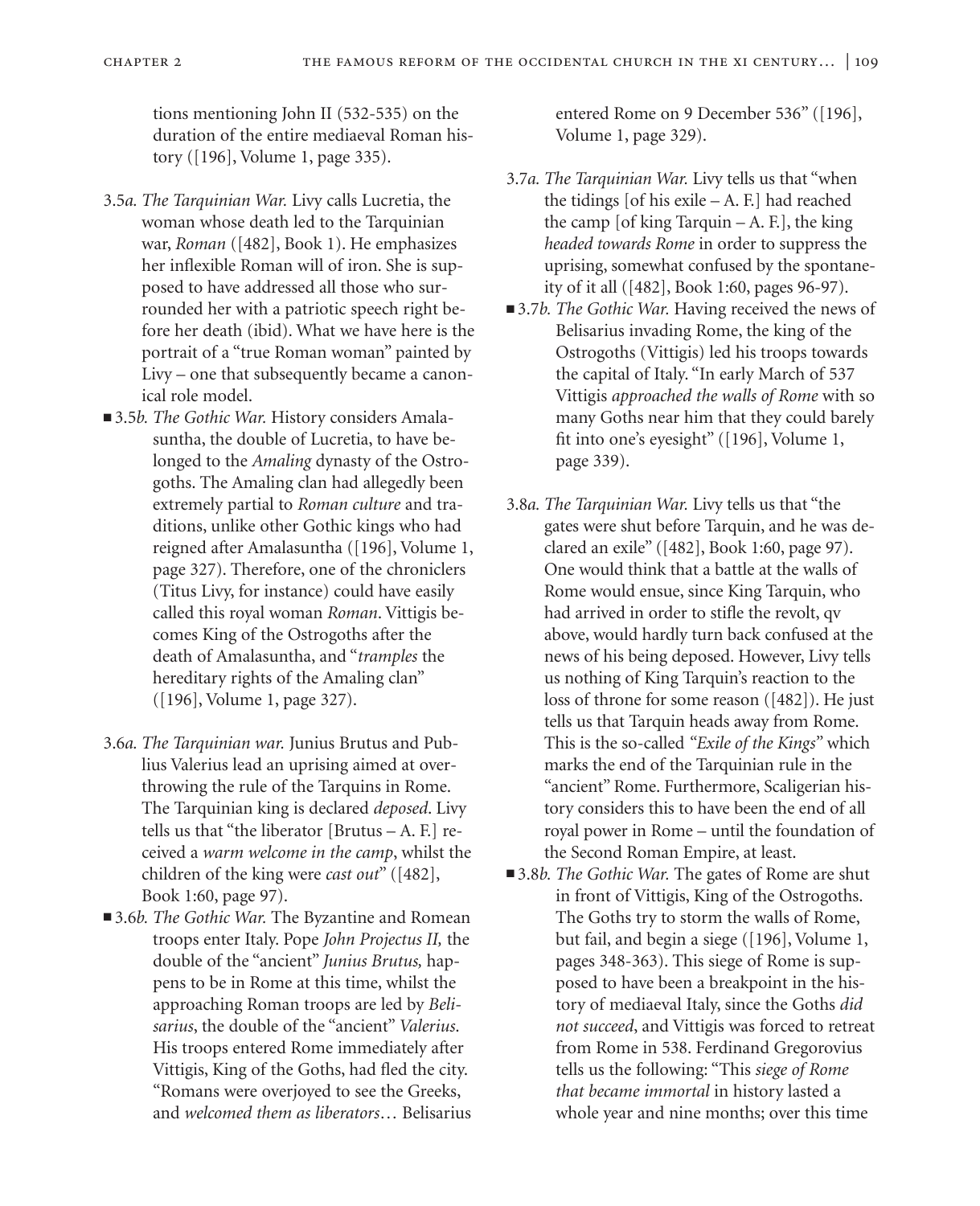the Ostrogoths took part in 59 battles and were finally forced to *turn away from Rome*" ([196], Volume 1, page 363). Scaligerian history considers this moment to mark *the end of Gothic rule* in Rome ([196]).

- 3.9*a. The Tarquinian War.* According to Livy, a certain Roman by the name of *Publius Valerius* (Lucius Valerius Publicola – see [269], page 10) actively participates in banishing the Tarquinian kings from Rome. He is one of the most famous historical figures of the "ancient" Rome, qv in [482], book 2:1, page 101. Valerius is a prominent Roman military leader who led Roman troops when they had fought the Tarquins. There are many legends concerning his life; he is a national hero. After the death of Brutus, he became the primary figure in the epoch of the Tarquinian war ([482]).
- 3.9*b. The Gothic War*. The Romean (Roman) by the name of Belisarius plays a major part in chasing the Goths away from Rome. He was a famous military leader of the Middle Ages ([196], Volume 1). By the alleged year 535 "Belisarius had already succeeded in dethroning the Vandals in Africa… and was free… to conquer Italy… Justinian decided to unite the Eastern and the Western part of the empire once again… fate gave him *one of the greatest warlords in history* to make this plan a reality" ([196], Volume 1, page 319).
- 3.10*a. The Tarquinian War.* The full name of *Valerius* is as follows: Lucius Publicola Valerius, son of *Valusius* ([482], page 206; also [269], page 10. The unvocalized skeletons of the names Valerius and Valusius are, respectively, VLR and VLS. This could stand for *Valerius + Lusius* (Lucius). We see his full name to be formed by the consonants VLSR. The term "son" may have been introduced later, when various scribes vocalized the consonant bases of names they found in ancient documents.
- 3.10*b. The Gothic War*. Unvocalized name of Belisarius (Velisarius) is BLSR (or VLSR, if we're to bear in mind the flexion of "B" and "V"). It coincides with the "skeleton" of

consonants for the names Valerius and Valusius from Livy's book. It goes without saying that all such phonetic analogies mean little enough per se; however, they become more important when they appear "in all the right places" in our step-by-step comparison of the "ancient" history with the mediaeval superimposed over each other in the manner described by the rigid formula  $T = X + 300$ . Thus, Belisarius (Velisarius) = VLSR, likewise Valerius-Valusius = VLSR. A propos, the name of Belisarius sounds similar to the Slavic "*Velikiy Tsar*", or "The Great King".

- 4*a. The Tarquinian War.* The war between the Tarquins and Rome in the alleged VI century b.c., or the Tarquinian war, according to Livy.
- 4*b. The Gothic War*. The war between the Goths and the Romans, or the Gothic war of the alleged VI century A.D., according to Procopius (see fig. 2.27).
- 4.1*a. The Tarquinian War.* Junius Brutus is one of the key characters who took part in ousting the Tarquinian kings from Rome. We have already identified him as Pope *John Projectus* from the alleged VI century A.D. The two military leaders – Valerius and Brutus – lead the Roman troops into battle against the Tarquins. *Junius* Brutus commands the Roman *cavalry* and is killed in a battle ([482]). His name is very similar to John.
- 4.1*b. The Gothic War*. We see the famous general *John* beside Belisarius, a leader of the Roman (Romean) troops. He was known under the alias of "The Cruel General" ([196], Volume 1, page 358). He leads the Roman *cavalry* as well as Livy's "ancient" *Junius* Brutus. General John was made legendary by taking Vittigis, king of the Goths, captive. Therefore, General *John* appears to be a chronological continuation of Pope John in a way, playing his part in the history of the Gothic war. General *John* was *killed* in one of the battles with the Goths ([695], page 273). However, Procopius mentions several Johns here and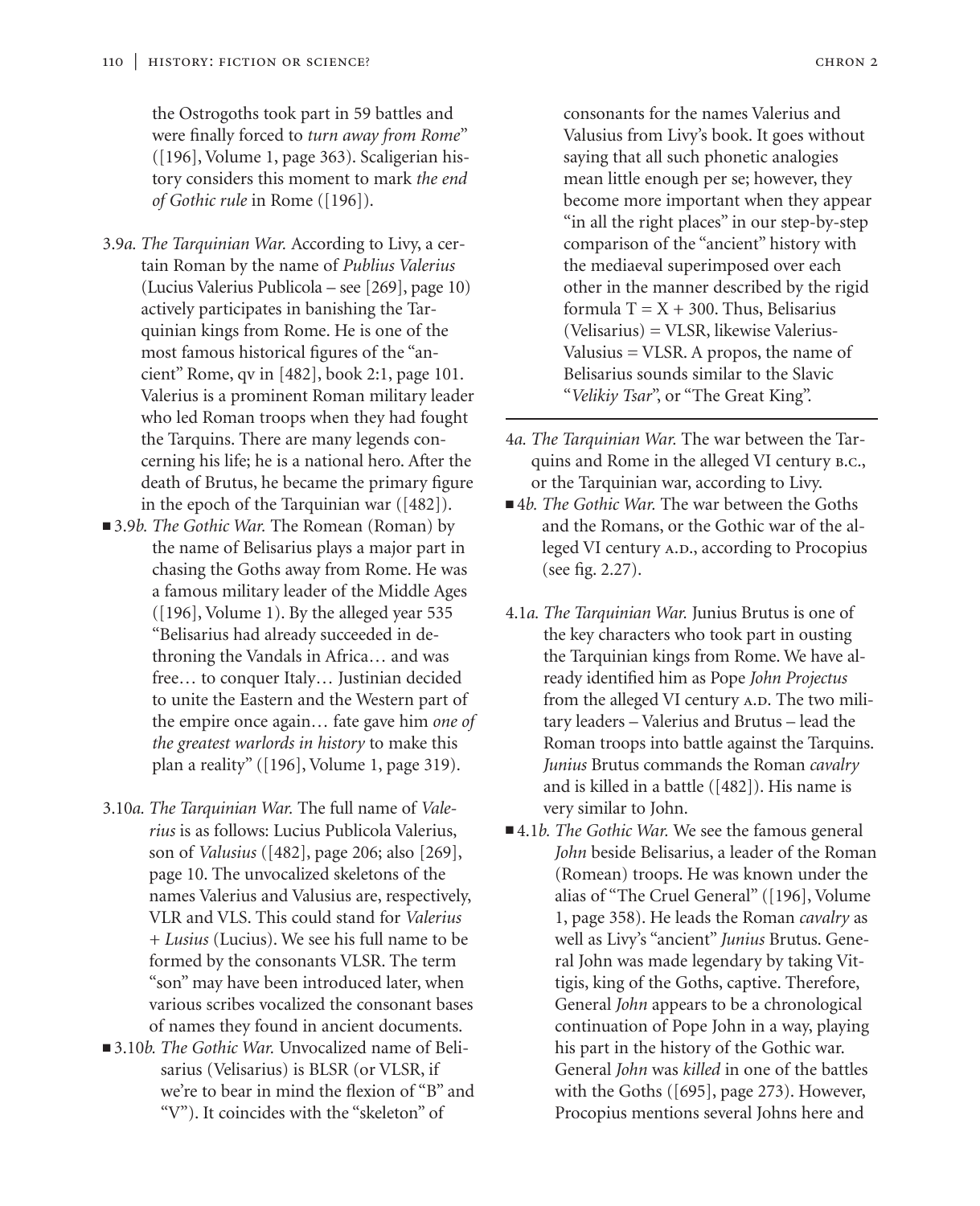is obviously confused about their respective identities. These "several Johns" may have transformed into a single unified image of the "ancient" *Junius* Brutus as described by Titus Livy.

- 4.2*a.The Tarquinian War.* All the Taquins act as a single united clan in this war, forming a dynasty of sorts: Lucius Tarquin the Proud, Tarquin Sextus (Junior), Lucius Tarquin Collatine etc.
- 4.2*b. The Gothic War*. The Goths also form a union and act as a single dynasty in the war. Their kings were elected from this closelybound group for a rather brief but intense period – Vittigis, Uriah, Ildibald, Totila and Teia ([196], Volume 1).
- 4.3*a. The Tarquinian War.* According to Livy, after the exile of the kings from Rome, the institution of *consulate* came to existence. More specifically, Romans adopted the custom of electing consuls for the period of a year. This is a well-known institution that had existed in Rome for several centuries up until the middle of the alleged VI century A.D. ([72] and [482], Book 2:11, pages 98-99).
- 4.3*b. The Gothic War*. In the middle of the alleged VI century A.D. the Italian consulate *ceases* to exist ([196], Volume 1), see fig. 2.27. Immediately after this, the very same "consulate" appears in Livy's "ancient" Rome, right before 544 A.D. = year 244 *ab urbe condita*  $+$  300 years. The year 245 *ab urbe condita* is considered to be the first year of the "ancient" Roman Republic and the consulate ([72]).

**Commentary.** Gregorovius reports the following when he tells us about the alleged VI century A.D.: "Decius Theodore Pauline was *the last consul of Rome* in 534… he is famous for nothing more but being last in the long line of Roman consuls" ([196], Volume 1, pages 319-320). Thus we see that after a shift of 1053 years according to the formula  $T = X + 300$ , Livy's "ancient" consulate begins *where* it is supposed to have stopped existing in the Western Third Empire according to the Scaligerian chronology. At the same time, Scaligerian history of mediaeval Rome keeps showing us "traces of the consulate", as Scaligerite historians coyly name them, starting with the exact same VI century  $A.D. -$  see [196], Volume 1. In spite of the efforts made by certain historians to "bury the mediaeval consulate" in post-VI century Rome, they have to admit every now and then that certain *mediaeval consuls* "did in fact exist in Rome". However, no complete list of them has reached our day for some reason, notwithstanding the fact that the lists of "ancient" consuls of the Republican and Imperial"ancient"Rome have miraculously survived ([72]). According to our reconstruction, these documents are the "mysteriously missing" mediaeval lists of the Roman consuls from the Middle Ages, which have been arbitrarily displaced into "deep antiquity"by learned historians. As a result, mediaeval history of the XI-XIV century became a lot poorer, obscured by artificial darkness.

- 4.4*a. The Tarquinian War.* According to Livy, in the year 245 *ab urbe condita* (or 545 A.D. considering the 1053-year shift) the "ancient" P. Valerius, the double of the mediaeval Belisarius, was made *consul*. Valerius and Brutus are *the first consuls* in a *long line* of their "ancient" colleagues, whose lists have survived for the most part ([482], Book 2:1, page 101; also [72], page 206).
- 4.4*b. The Gothic War*. After the first stage of fighting the Goths had been over, Belisarius was called away from Italy to fight the Persians. He returned to Italy around the end of 543 – beginning of 544 ([196], Volume 1, page 319). We see that the date given by Livy virtually *coincides* with the mediaeval date after a 1053-year shift. Belisarius is the first consul of mediaeval Rome after the exile of the Goths, or one of the first in the long line of mediaeval Roman consuls whose lists *"didn't survive"* ([196], Volume 1).
- 4.5*a.The Tarquinian War.* According to Livy, Valerius, the "son" of Valusius, was consul for three consecutive years in 245, 246 and 247 *ab urbe condita*. He was then suspended from consulate ([482],Volume 2:15, page 120; also[72], page 206. A 1053-year shift of the dates forwards in time shall give us the years 545, 546 and 547 A.D.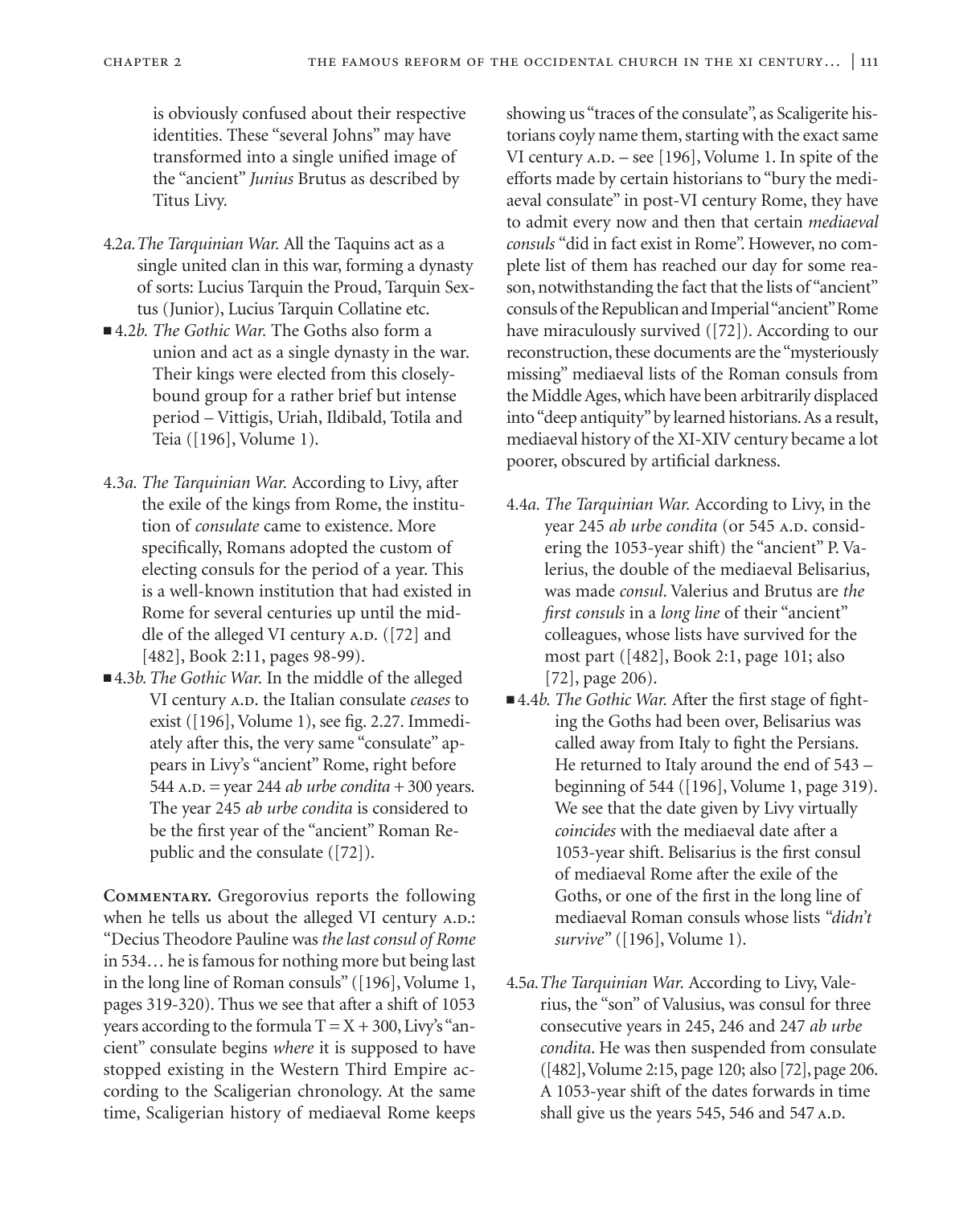- 4.5*b. The Gothic War.* Belisarius returns to Italy for another 3 or 4 years in the alleged years 544-548 A.D. In the alleged year 548 Belisarius leaves Italy when Emperor Justinian I calls him back ([196], Volume 1, pages 401- 402). When we compare this information to what Titus Livy tells us, we see that the two time intervals in question coincide in length as well as their positions on the absolute axis of time after a 1053-year shift of the "ancient" datings forwards.
- 4.6*a. The Tarquinian War.* According to Livy, Valerius the leader of troops had remained alive for some time after his suspension from the consulate in 248 *ab urbe condita* (or 548 A.D. after the application of the 1053-year shift). He died in 251 *ab urbe condita*, or 551 A.D. if we're to shift the dates forwards ([482], Book 2:16, page 122).
- 4.6*b. The Gothic War*. After his withdrawal from Italy in the alleged year 548 A.D., the eminent warlord Belisarius remained alive for some time. He died around the alleged year 561 A.D. – however, this information is rather vague ([64], page 84). If we're to compare it to Livy's, we shall see that the date of his death, the alleged year 561, differs from the year Valerius died  $(551$  A.D.) by a mere 10 years, which really isn't all that much considering the size of the 1053-year chronological shift. Apart from that, we are to bear in mind that all the previous chronological landmarks of their "biographies" concur with each other perfectly after the application of the abovementioned rigid shift according to the formula  $T = X + 300$ .
- 4.7*a. The Tarquinian War.* According to Livy, despite the suspension of his consulate in 248 *ab urbe condita* (548 A.D. with the shift forwards equalling 1053 years) and his inability to partake in the affairs of the state, Valerius-Valusius had nevertheless *served as consul for yet another year,* shortly before his death in 251 (551 a.d. considering the shift), qv in [482], Book 2:16. This "restoration of rights" occurs immediately before the death of Valerius ([482]).
- 4.7*b. The Gothic War*. Despite his withdrawal from Italy in the alleged year 548 A.D. and accusations of treason, qv below, Belisarius manages to "restore his good name; he had soon been released, with his ranks restored and part of his estate given back to him" ([64], page 84). All of this is very similar to what Livy tells us about Valerius, or Valusius. This "restoration of rights" happens a short while before the death of Belisarius. "He had received part of his estate back; however, putting it to any use was already beyond him, since his death followed shortly" ([64], page 84). A rather obvious parallel with Livy's description.
- 4.8*a. The Tarquinian War.* According to Livy, Valerius died in great glory. "P. Valerius had died; everyone deemed him the first of men in times of war and peace alike, and his glory was truly great" ([482], Book 2:16, page 122).
- 4.8*b. The Gothic War.* Belisarius dies laurelled with the glory of a national hero. "Having done a multitude of deeds that put him amongst the heroes of ancient times, the great warlord died" ([196], Volume 1, page 402). This characteristic is unique amongst the characters of the Gothic War epoch (the alleged VI century  $A.D. - see [196]$ .
- 4.9*a. The Tarquinian War.* It is amazing that Valerius (Valusius), the only truly great military leader of the epoch, should die in poverty. Livy tells us that "P. Valerius had died… his glory was great, but his means were so meagre that there was nothing left for his burial, which was financed by the treasury" ([482], Book 2:16, page 122).
- 4.9*b. The Gothic War*. Virtually the same is told of Belisarius. The only famous warlord from the epoch of the Gothic war also *dies in poverty* – he couldn't make any use of the estate that was returned to him, either – he dies "in such disfavour and obscurity that proverb made him symbolize the vanity and impermanence of human felicity" ([196], Volume 1, page 402). All of Belisarius' possessions were confiscated after his arrest ([64], page 84).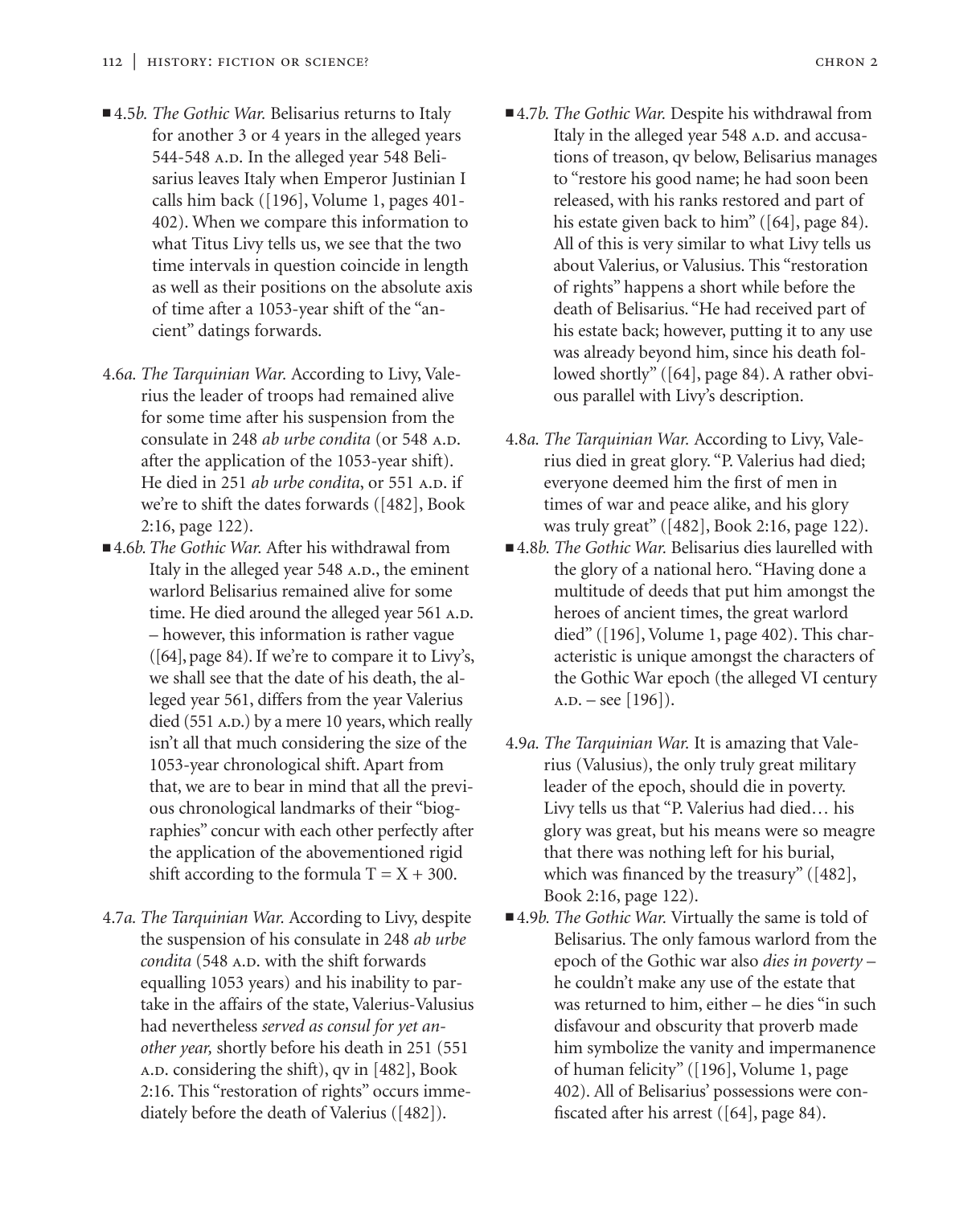- 4.10*a. The Tarquinian War.* Livy tells us that "Valerius, who had been in favour, didn't just provoke envy [after the victory over the Tarquins – A. F.], but also fell under suspicion twined with a horrendous accusation… Rumour had it, he aimed for the throne… and had been building a dwelling on top of the Vellius, allegedly an impenetrable fortress… These rumours as well as the fact that the folk trusted them infuriated the very spirit of the consul [Valerius – A. F.]… Having called the citizens together, he ascended the dais" ([482], Book 2:7, page 108). Valerius proceeded to utter an inspired speech, refuting the accusation of willing to seize power. Livy quotes his following tirade: "Will no valiancy suffice… to make you respect it without ever considering making it tarnished by suspicion? Need I, a sworn enemy of kings, be in fear of being accused that I want regal power?" ([482], Book 2:7, page 109). This characteristic is unique; we have found no other consul in Livy's work who would be accused of anything like that over all the time of the "ancient" republic's existence up until the alleged I century b.c.
- 4.10*b. The Gothic War*. In the course of the Gothic War, Belisarius also becomes accused of treason. The Goths had supposedly offered him the crown of Italy so as to separate Belisarius from Justinian I and secure the support of his mighty army. Vittigis, King of the Ostrogoths, was defeated by Belisarius in the alleged year 539, which was said to have been the time when the Goths offered him the royal crown ([196], Volume 1, page 372). Towards the end of the alleged year 539, before Belisarius' departure from Italy, Ildibald, the new king of the Goths, "sends emissaries… to tell Belisarius that he, Ildibald, would himself come and lay his royal robes at the feet of Belisarius, if the latter keeps his promise [sic! – A. F.] to get crowned as king of Italy" ([196], Volume 1, page 373). However, "Belisarius deceives the Goths and hands the crown over to the Emperor [Justinian – A. F.]" ([196], Volume

1, page 372). After that, "reluctant to rise against the emperor, he travels to Byzantium calmly with his laurels of a hero" ([196], Volume 1, page 373). However, the very circumstance that Belisarius allegedly promised the Ostrogoths to be crowned king of Italy had led to his arrest and the confiscation of his property ([64], page 84).

Let us thus highlight the key points of the events related in order to make the parallelism even more obvious.

- \*1a) The great warlord Valerius is accused of treason (intent to seize royal power).
- \*1b) The great warlord Belisarius is accused of treason (intent to become crowned King of Italy).
- \*2a) The charge against Valerius may have been based on some real fact.
- \*2b) The accusation of Belisarius was based on a real fact, namely, his acquiescence to take the crown of Italy in his negotiations with the Goths.
- \*3a) Valerius becomes withdrawn from his consulate; Livy's description suggests that he fell into disfavour.
- $\blacktriangleright$  \*3b) Belisarius is called away from Italy as a result of a treason charge. His arrest follows; he falls from grace with the Emperor.
- \*4a) Valerius tries to refute the accusation in a speech given before the Roman public.
- \*4b) Belisarius may have tried to refute the accusation upon his arrival to the New Rome; however, we know nothing about the process, if there was one.
- \*5a) During the "trial of Valerius" a bill about "withdrawing the one who attempts to seize regal power from the protection of law, and confiscating all of his property" becomes ratified ([482], Book 2:8, page 109). This may be the reason why his estate was sequestered, likewise his "death in poverty".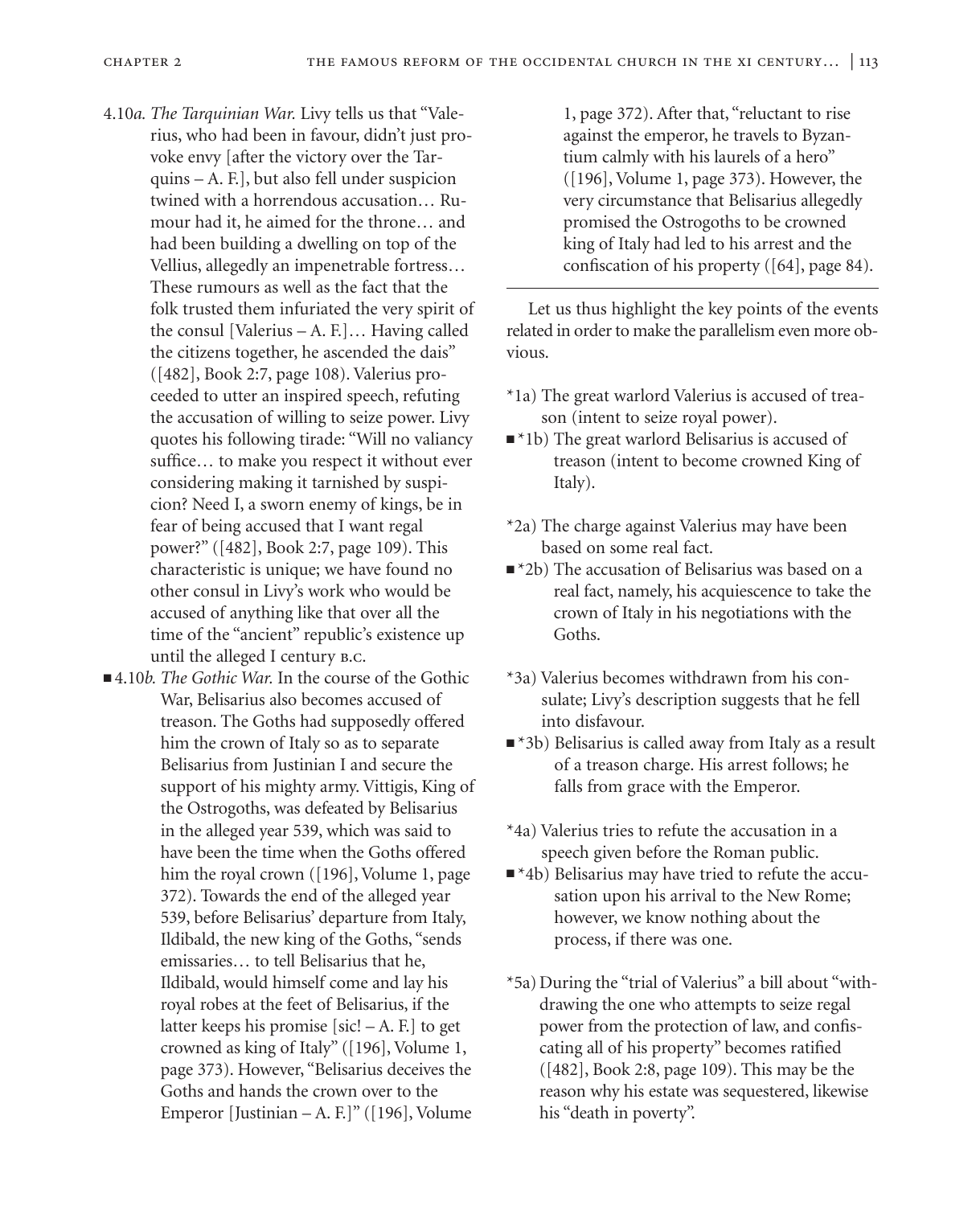- \*5b) The property of Belisarius was confiscated, and he had died in poverty.
- \*6a) According to Livy, "the consul [Valerius A. F.] had suggested a number of bills that didn't just free him from accusations of having the intent to seize royal power, but also… changed the direction of the process drastically, having made him a popular favourite instantly" ([482], Book 2:8, page 109). Valerius was made consul once again.
- $\blacktriangleright$   $\blacktriangleright$   $\blacktriangleright$   $\blacktriangleright$  Belisarius was pardoned, with his former ranks returned, his former glory untarnished once again.
- \*7a) All of these events take place in 245-256 *ab urbe condita*, or 545-546 A.D. (considering the 1053-year shift of datings forwards).
- \*7b) The events in question allegedly took place in the alleged years 544-548 A.D. Belisarius was called away from Italy due to a treason charge in 548; we see a perfect concurrence with the "ancient" dates after shifting them forwards by 1053 years.
- 4.11*a. The Tarquinian War.* The Tarquinian War continues. The Tarquins are located at some distance from Rome, and keep raiding it from time to time. In the years 243-244 *ab urbe condita* (or 543-544 A.D., if we're to consider the 1053 year shift) Tarquin the Proud, king of the Tarquins, sends a missive to Rome addressed to the Roman Senate ([482], Book 2:3, page 102).
- 4.11*b. The Gothic War*. The Gothic War rages on. The Goths are located at a distance from Rome, and raid the capital periodically. In the alleged year 543 A.D. Totila, the new king of the Goths, sends a "missive to the Roman Senate" from Naples ([196], Volume 1, page 476. We see a very good concurrence with Livy's "ancient dates".
- 4.12*a. The Tarquinian War.* According to Livy, the Senate was visited by the "royal envoys [of king Tarquin – A. F.] whose demands in-

cluded the requisition of property – *not a single word was uttered about the return of the kings.* When these claims were heard by the Senate, their discussion took several days" ([482], Book 2:3, page 102). The senators obviously took their time. Livy explains that "they were afraid that the refusal to pay tribute might serve as casus belli, whereas their conceding to the terms would aid the Tarquins greatly, providing them with the means necessary for military actions" ([482], Book 2:3, page 102).

- 4.12*b. The Gothic War*. Totila the Goth accuses Romans of being ungrateful to the Goths in his message to the Roman senate. However, he doesn't say a single word about their intention to return to Rome as rulers. Totila's epistle contains no military claims. The full text of this mediaeval document is cited in [196], Volume 1, pages 376-377. In particular, Totila does not demand the exile of the Romean Greeks from Rome. The Goths delivered their letter via captive Romans ([196], Volume 1. General John forbade to reply to Totila's missive. Then Totila addressed Romans with several more missives, which were of just as peaceful a nature ([196], Volume 1, page 377; also [695]).
- 4.13*a. The Tarquinian War.* Tarquin's envoys addressed the young people of Rome asking them for support. Livy tells us that "they *secretly plotted a coup* in order to restore the royal rule… negotiating for the royal family to be admitted into the city under the cover of night" ([482], Book 2:3-4, page 102). As a result, *a conspiracy emerges* in Rome, one that involves many distinguished Romans. However, the conspiracy was discovered, and the conspirators arrested, tried and executed ([482], Book 2:5, pages 104-105).
- 4.13*b. The Gothic War*. The same is happening during the Gothic War. "The public read these proclamations, which could be encountered in virtually every part of the city, in great agitation. The Greek rulers *suspected collusion between the Arian priests and*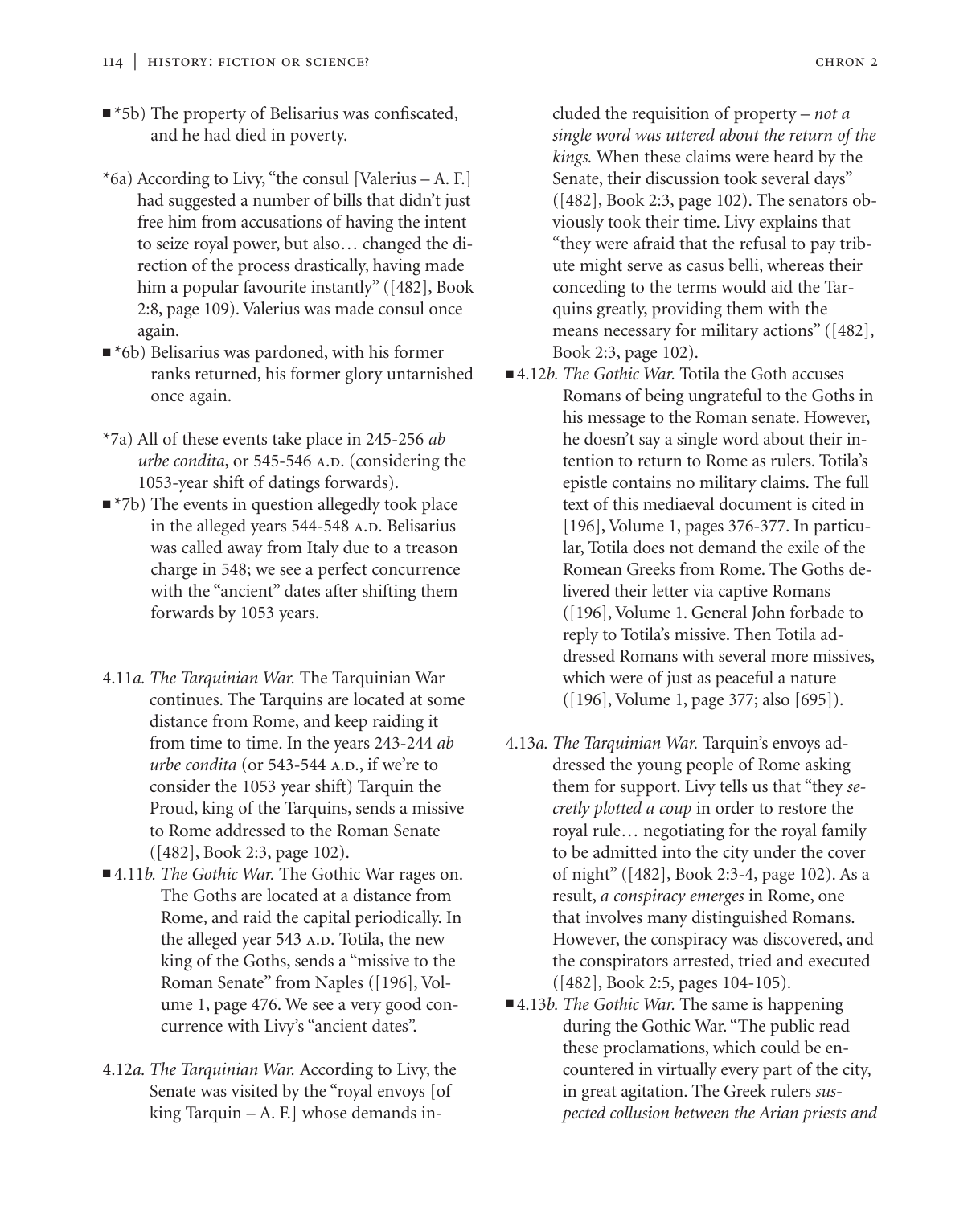*the Goths*" ([196], Volume 1, page 377). It is supposed that the organization of this conspiracy could be aided by Cethegus, Head of the Senate (ibid). However, the conspiracy was discovered, and the conspirators banished from Rome (ibid).

- 4.14*a. The Tarquinian War.* Livy tells us the following: "Having received the news [of the unsuccessful conspiracy and the execution of the plotters – A. F.] Tarquin… decided to prepare to *open warfare*" ([482], Book 2:6, page 106). Livy refers to this leader as to "Tarquin" and not L. Tarquin the Proud almost everywhere he mentions this war, thus collecting all of the Tarquins under a single name.
- 4.14*b. The Gothic War*. The unsuccessful conspiracy and the exile of the cabal are followed by a military campaign launched against Rome by Totila the Goth in the alleged years 543-544 A.D. ([196], Volume 1, page 377). Let us emphasize that the Goths are a very close-knit group as seen in the course of the war, and their leaders are warlords rather than kings bound to a permanent place of residence ([695]). The clan of the Goths is the double of the Tarquinian clan.
- 4.15*a. The Tarquinian War.* According to Livy, "Tarquin begins to perambulate the towns and cities of Etruria" ([482], Book 2:6, page 106). He is alleged to have begged the Etruscans to help him conquer the Roman throne back. This is most probably a reference to the movement of Tarquin's troops occupying Etruria. Livy also tells us that "these negotiations proved successful"; thus, Tarquin heads forth accompanied by his allies, who "followed Tarquin to support his claims for the throne and wage war upon the Romans" ([482], Book 2:6, pages 106-107).
- 4.15*b. The Gothic War*. In the Gothic War Totila decided to "seize several cities of *Etruria*, Picenum and Emilia first" ([196], Volume 1, page 378. One has to point out that Procopius may relate more details of the events in question than Livy. Totila doesn't just

"perambulate Etruria" with pleas for help – he takes over it and recruits soldiers for his troops ([196], Volume 1).

- 4.16*a. The Tarquinian War.* In the years 244-245 *ab* urbe condita (or 544-545 A.D. with a shift of 1053 years) the troops of Tarquin and his allies approach Rome ([482], Book 2:6). The battle of Rome begins. Livy writes that "the Tarquinians… chased away the Romans who came out against them" ([482], Book 2:6, page 107). However, the Romans, in turn, defeated the allies of the Tarquinians.
- 4.16*b. The Gothic War*. We learn that "in the summer of 545 Totila fixes his camp at the walls of Rome" ([196], Volume 1, page 378). We see ideal concurrence between the dates of Procopius and those given by Livy (see the account of 544-545 A.D. as cited above). The battle of Rome ensues. Belisarius turns back, and the Goths enter Rome "in full calm" ([196], Volume 1, page 385). This retreat of Belisarius saved the Roman troops.
- 4.17*a. The Tarquinian War.* For some reason, the Tarquins have not taken the opportunity given to them by this victory over the Romans. The Tarquins withdrew from Rome all of a sudden. Livy claims this to have been a miracle. Allegedly, a loud voice was heard in the night that claimed victory to favour Romans ([482], Book 2:7, pages 107-108). The Tarquins "scattered in terror" as soon as they learnt of this.
- 4.17*b. The Gothic War*. The Goths also fail to take advantage of their victory and leave Rome in the most bizarre fashion. According to Gregorovius, "the most peculiar thing is that Totila didn't gather all of his resources in order to capture Porto, so as to get the war over and done with" ([196], Volume 1, page 391). The matter is that Belisarius and his troops were in Porto at the time.
- 4.18*a. The Tarquinian War.* Livy tells us that after the sudden retreat of the Tarquins "following the dawn which brought no sight of enemy,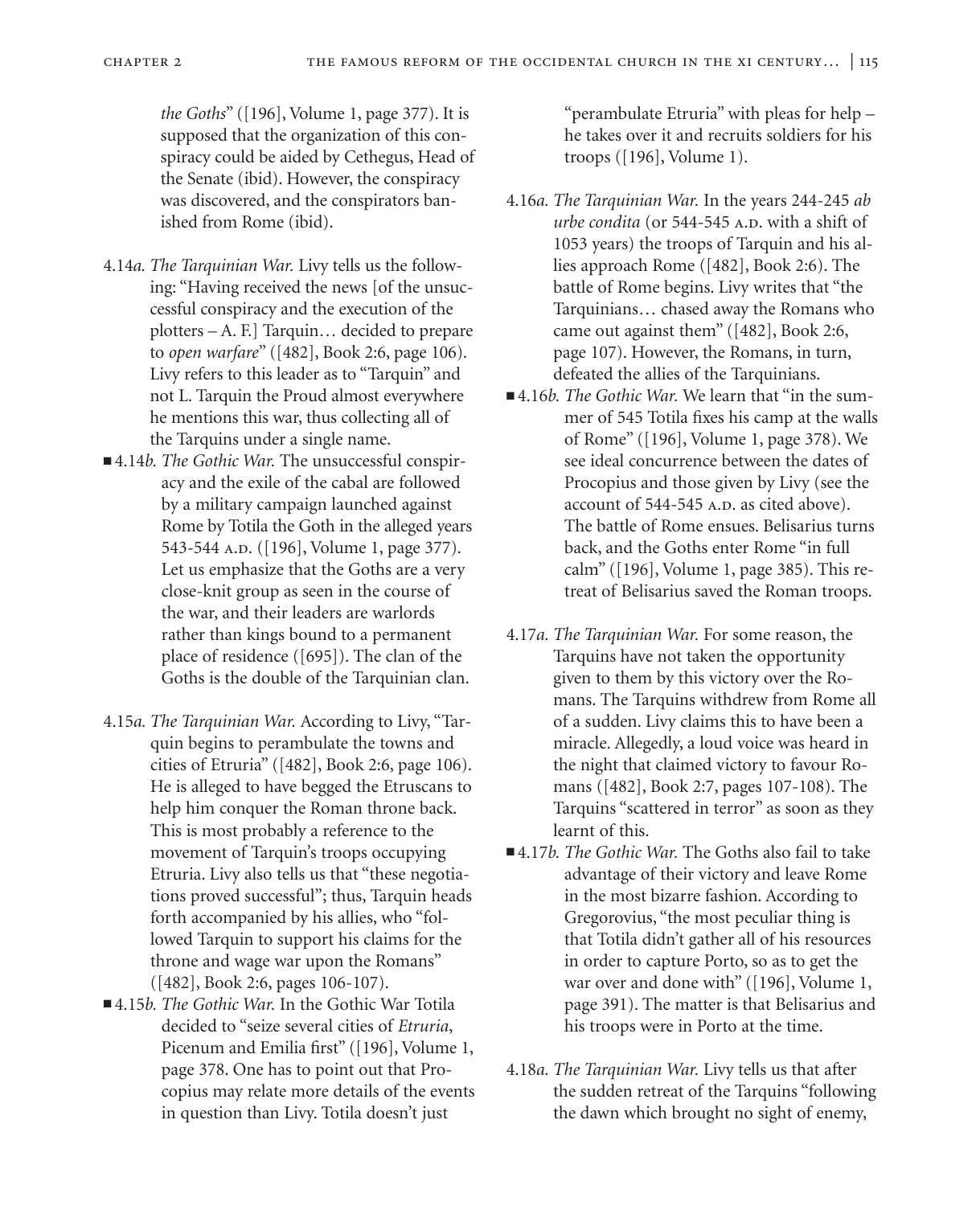the consul P. Valerius had gathered his armour and returned to Rome triumphant" ([482], Book 2:7, pages 107-108). This happened in 245 *ab urbe condita*, or 545 A.D. considering the shift of 1053 years.

- 4.18*b. The Gothic War*. In the course of the Gothic war, shortly after the sudden retreat of the Goths, "Belisarius… accompanied by the rest of his troops, enters the city [Rome – A. F.]… As soon as the great warlord had stepped on the land that brought him glory, his genius and his fortune returned to him, their power doubled" ([196], Volume 1, page 396). Although the Goths had tried to return, they were thrown back immediately ([196], Volume 1, page 397). "This happened in the spring of the year 547" ([196], Volume 1, page 396). The battle of Rome had lasted from 545 to 547 A.D. Yet again we see a perfect concurrence of Livy's dating  $(545 A.D.)$  with that of Procopius (545-547 A.D.).
- 4.19*a. The Tarquinian War.* As we have already mentioned, Livy ascribed the victory of Valerius over the Tarquins to a miracle – namely, the voice of the god Sylvan from the Forest of Arsia which presumably made the enemies of Rome flee in terror ([[482], Book 2:7, page 108).
- 4.19*b. The Gothic War.* Gregorovius draws our attention to a similar scenario in his rendition of the Gothic war according to Procopius: "Everyone was deeply amazed by the defeat of the Goths in Rome that was half open, as well as the success of Belisarius' resistance, even the inhabitants of faraway towns and villages" ([196], Volume 1, page 398).
- 4.20*a. The Tarquinian War.* After the first unsuccessful battle of Rome (the first battle after the exile of the Tarquins from Rome), the Tarquins ask king Porsenna for assistance ([482], Book 2:9, page 111). The unvocalized name of Porsenna transcribes as PRSNN. One has to remember that TRQN (the

Tarquins) and PRSNN (Porsenna) are *allies* in this war. We must point out that Porsenna might be a derivative of P-Rasena or P-Rusena. Let us remind the reader that Raseni was the name used by the Etruscans to refer to themselves, qv in our discussion of this topic as seen in CHRON5. This concurs perfectly with the references to Porsenna as "king of the Etruscans" made by the "ancient" historians of Rome ([269], page 186).

- 4.20*b. The Gothic War.* After the first unsuccessful battle for Rome (the first one fought after the exile of the Goths from Rome), Totila, king of the Goths, seeks the assistance of Theudebert I, a Frank ([196], Volume 1, page 398). We already mentioned the fact that the unvocalized root of "Frank", or TRNK, is similar to TRQN as referred to by Livy. Also, the parallelisms that we have discovered often identify the Franks as the Persians, or PRS unvocalized. Remember that Paris = PRS; therefore, the Parisians could well be the Evangelical Pharisees. PRS could also have stood for "Prussians" or P-Russians (White Russians). Bear in mind that in the Gothic war the Goths (doubles of TRQN – Tarquins) and the Franks (doubles of PRSNN – Porsenna) also act as allies. We also cannot fail to mention that the unvocalized name TRNK as used to refer to the Franks (the Goths) could also have been synonymic with "Turks", or "Tartars". This may be a reflection of the events dating to the epoch of the Ottoman Empire.
- 4.21*a. The Tarquinian War.* According to Livy, the king Larth Porsenna decided to aid the Tarquins and joined them on their conquest of Rome. This is the second campaign against Rome ([482], Book 2:9, page 111). The united troops of Porsenna and the Tarquins soon approach Rome. The Roman Senate is frightened that "the Roman hoi polloi might be frightened into letting the Kings enter the City and accepting peace" (ibid). It is possible that Livy is really referring to a campaign launched against Rome by the joined forces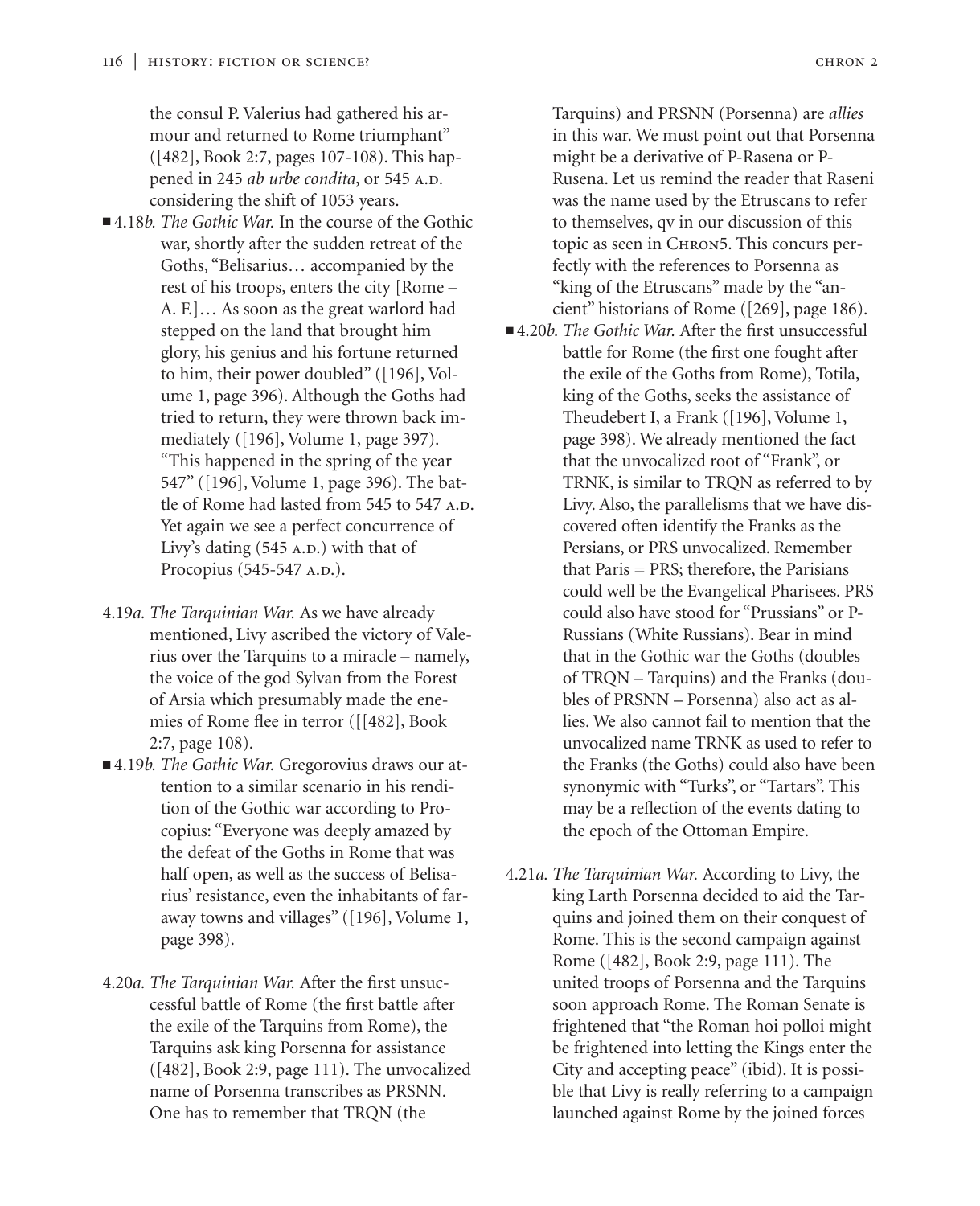of TRQN-TRNK (Turks?) and PRSNN-PRSN – P-Raseni, or P-Russians (White Russians). The name of King Porsenna, which is Larth or L-Art may refer to the "Mongolian" Horde, or Arta.

- 4.21*b. The Gothic War*. In his description of the Gothic War Procopius tells us nothing of whether the Franks took part in Totila's second Roman campaign. Furthermore, Theudebert is supposed to have given the basket to Totila who had tried to marry his daughter ([695]; also [196], Volume 1). However, a few years earlier the Frankish troops led by Theudebert did take part in the war fighting alongside the Goths. Theudebert I of the Franks aided the Gothic king Vittigis when the latter was waging war against the Romans and invaded Italy. However, Vittigis retreated upon hearing the threats made by Belisarius ([196], Volume 1).
- 4.22*a. The Tarquinian War.* Livy dates the second Roman expedition of the Tarquins to the year 246 *ab urbe condita*, or 546 A.D. considering the 1053-year shift forwards. Valerius is the leader of the Roman troops and he fights Larth Porsenna (L-Horde PRS) – see [482], Book 2:9, page 111.
- 4.22*b. The Gothic War*. The second Roman campaign of the Goths is dated to the alleged years 548-549 A.D. In 540-544 Belisarius is called away from Italy to lead Roman troops against the Persians (or PRS) – see [196], Volume 1, pages 401-402. Firstly, we observe a good concurrence between the datings offered by Livy and Procopius: 546 and 548- 549 A.D. Secondly, we encounter yet another superimposition of the "ancient" L-Horde PRSN (Larth Porsenna) over the mediaeval PRS (Persians).
- 4.23*a. The Tarquinian War.* According to Livy, Larth Porsenna and the Tarquins besiege Rome, but fail to capture it ([482], Book 2:10, page 112). A certain Horace Cocles became distinguished as a heroic defender of Rome ([482],

Book 2:10, page 112). His name is transcribed as CCLS without vocalizations.

- 4.23*b. The Gothic War*. In the course of the Gothic War, Totila captured a part of Rome, but could not seize the castle of Hadrian where the Roman garrison was located ([196], Volume 1, pages 403-404). "A gallant warlord named Paul of Cilicia" becomes distinguished for his bravery during the defence of Rome against the Goths and the battle for Adrian's castle in particular ([196], Volume 1, page 403). Apparently, this native of Cilicia can be identified as Livy's Cocles (compare CLC for Cilicia with CCLS for Cocles). What we see is most probably the same name or alias transcribed in two different versions.
- 4.24*a. The Tarquinian War.* Livy informs us that Larth Porsenna "withdraws from Rome", having failed to conquer it ([482], Book 2:13, page 118). This is the last battle for Rome in the "ancient" Tarquinian war ([482]).
- 4.24*b. The Gothic War*. In the alleged year 549 A.D. the Gothic king Totila leaves Rome ([196], Volume 1, page 404). This marks the end of the second battle for Rome, which is also last in the course of the mediaeval Gothic war ([196], Volume 1).
- 5*a. The Tarquinian War.* The end of the Tarquinian War according to Livy.
- 5*b. The Gothic War*. The end of the Gothic War according to Procopius.
- 5.1*a. The Tarquinian War.* According to Livy, in the year 250 *ab urbe condita* (or 550 A.D. considering the 1053-year shift forwards), Valerius was elected consul one last time. In the next year (251 *ab urbe condita*, or 551 A.D. with the 1053-year shift) his involvement in the Tarquinian war finally ceases. He dies the same year ([482], page 122).
- 5.1*b. The Gothic War*. Belisarius is called back from Italy in the course of the Gothic War (allegedly towards the end of 548 – beginning of 549 A.D.). He withdraws from mili-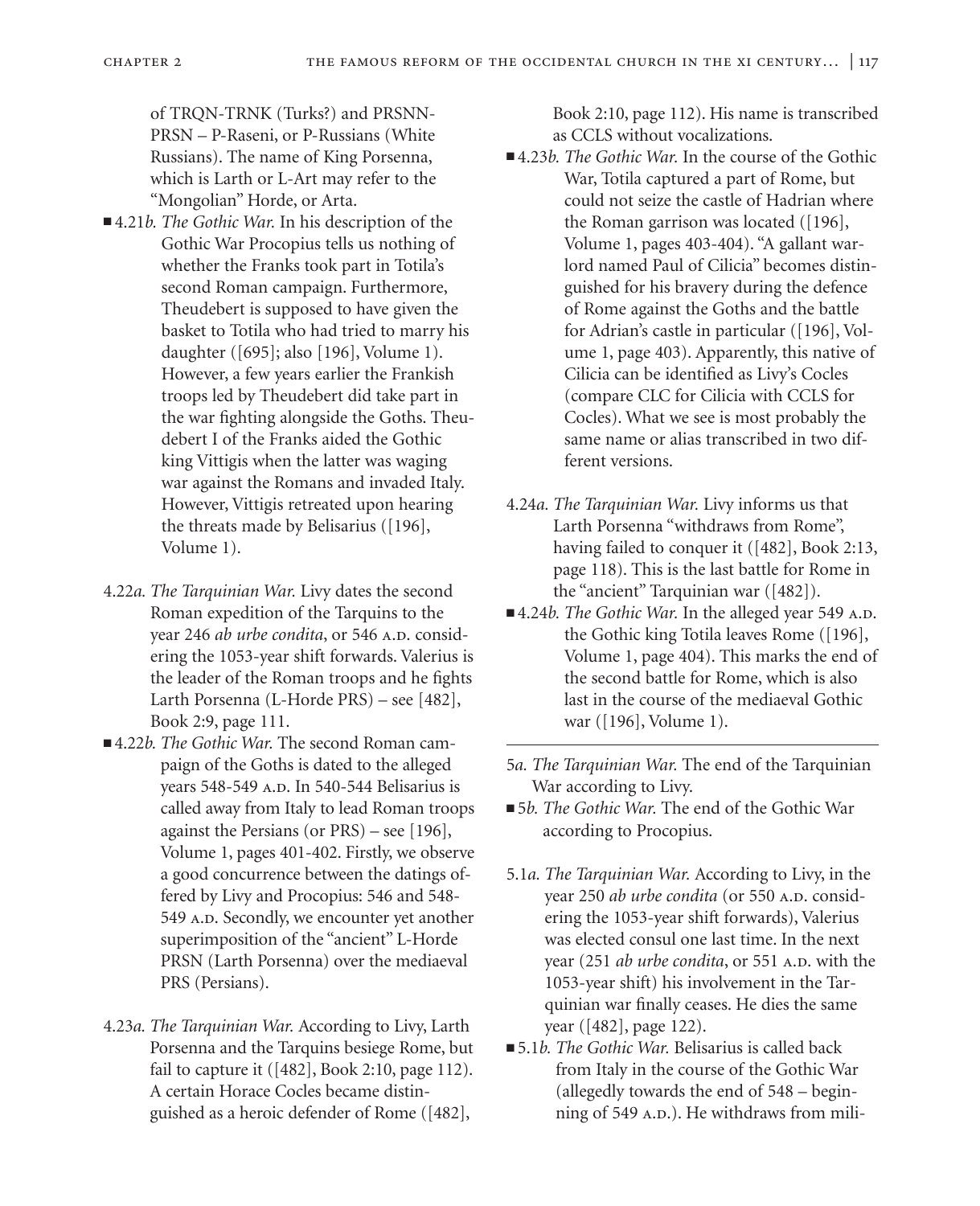tary action permanently, and the Gothic war ends without his participation ([196], Volume 1, page 402). Let us point out the perfect concurrence between the dates offered by the "ancient" Livy (550) and the mediaeval Procopius (548-549), emphasizing that we are observing this almost perfect correspondence over the span of *two hundred and fifty years.*

- 5.2*a. The Tarquinian War.* In 253 *ab urbe condita* (553 A.D. with the 1053-year shift forwards) T. Larcius becomes leader of the Roman troops in Italy instead of Valerius ([482], Book 2:18, page 123). Larcius transcribes as LRC without vocalizations (or NRC, since N and L were occasionally subject to flexion).
- 5.2*b. The Gothic War*. In the alleged year 551 A.D. Justinian I appoints another commander-inchief of the Roman army in Italy to replace Belisarius – a certain Narses. This is the second eminent Roman warlord of the epoch, albeit not quite as renowned as Belisarius – a "#2" military leader of sorts. He brings the Gothic War to its conclusion. His name without vocalisations transcribes as NRS, which is similar to LRC or NRC (Larcius) as mentioned by Titus Livy.
- 5.3*a. The Tarquinian War.* Livy singles out Larcius as the *first dictator* of the "ancient" Rome. The latter is described as vested with exclusive powers ([482], Book 2:18, page 123).
- 5.3*b. The Gothic War*. Narses gathers powers of unprecedented scale in the course of the Gothic war. He becomes the autocratic *dictator* of the entire Italy ([196], Volume 1, page 121).
- 5.4*a. The Tarquinian War.* According to Livy, in the year 259 *ab urbe condita* (or 559 A.D. with the 1053-year shift forwards) the Tarquins faced the Roman forces for one last battle – however, this time at a certain distance from Rome. This is the last battle of the Tarquinian war (we have listed every battle in this war that Livy mentions in his work explicitly and with no

omissions). The battle was an exceptionally furious one, and it ended with a complete defeat of the Tarquins ([482]).

- 5.4*b. The Gothic War*. In the alleged year 552 A.D. the Gothic troops led by king Totila faced the troops of the Romean Greeks for the last time – well away from Rome. This is the final battle in the course of the Gothic war ([196], Volume 1, pages 407-408). We have listed all the major battles of the period as related by the mediaeval sources. The battle was an arduous and bloody one. The Romans prevailed, albeit with heavy losses, and the Goths were defeated ([695]; also [196], Volume 1).
- 5.5*a.The Tarquinian War.* According to Livy, Lucius Tarquin the Proud, king of the Tarquins, "was wounded in the side and carried off to a safe place by the warriors that gathered around him" ([482], Book 2:19, page 125). He died in Cuma a short while later ([482], Book 2:21). Apart from that, L. Tarquin the Proud was accompanied by his son, the young Tarquin, in this last battle of the Tarquins with the Romans. Unfortunately, Titus Livy fails to mention the son's name ([482], Book 2:19, page 125). It may have been the king's young heir.
- 5.5*b. The Gothic War*. Totila, king of the Goths, was seriously wounded as he fled the battlefield, and died a short while later ([196], Volume 1, pages 407-408). In the last battle between the Goths and the Romans the young Teia or Teias becomes king of the Goths for a short period of time just after the death of Totila. However, in the alleged year  $553$  A.D. – that is, immediately after the defeat of Totila, young Teia gets killed ([196], Volume 1, pages 408-411). Most probably, both Livy and Procopius are referring to the same event here.
- 5.6*a. The Tarquinian War.* After this rout, the Tarquins disappear from the political arena of the "ancient" Italy as well as the history of the "ancient" Republican Rome in general. At least, Livy ceases to make references to them after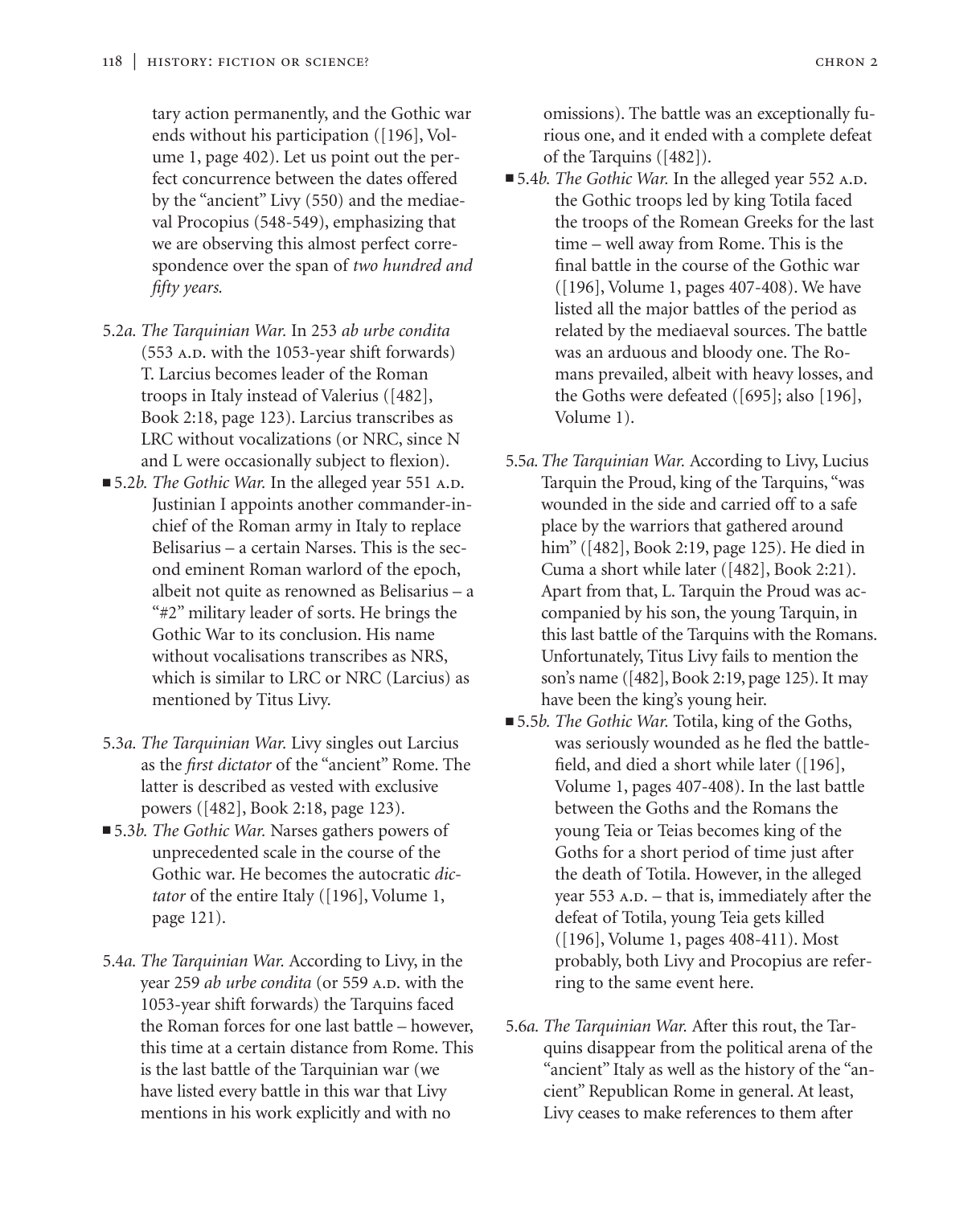informing us of the total defeat that they suffered in this war. We know nothing of the remaining Tarquins and their subsequent location. Livy doesn't utter a word on the subject.

■ 5.6*b. The Gothic War.* After the defeat, the Goths disappear from the pages of this epoch's historical chronicles. They are supposed to have left Italy. Gregorovius tells us that "we know nothing of… where the Goths headed after they had left the battlefield, and their exile from this beautiful land that their fathers had conquered [under Odoacer and Theo- $\text{doric} - \text{A}$ . F.] – a land that still bears numerous marks of their glorious deeds in many places, *is covered in utter obscurity*" ([196], Volume 1, pages 412-413).

Thus, in the overwhelming majority of cases, we have witnessed an almost complete correspondence of Livy's "ancient" datings shifted forwards by 1053 years with the mediaeval datings of respective parallel events. The numeric coefficient  $X = A/B$  (qv above) equals 74% for the part of Livy's text that refers to the Tarquinian War. In other words, 74% of this text by Livy is covered by the parallels with mediaeval events that we have discovered, which provides most "ancient" events described by Livy with mediaeval duplicates dating to a much more recent epoch.

#### **4.**

# **THE PARALLELISM BETWEEN THE GOTHIC WAR OF THE ALLEGED VI CENTURY AND THE NIKA REBELLION THAT TOOK PLACE IN THE SAME CENTURY. NO DATE SHIFT HERE**

In Chapter 6 of Chron1 we already witnessed the Gothic War of the alleged VI century A.D. to have been one of the brightest duplicates of the Eurasian war that we deem to have taken place in the XIII century A.D., qv in the global chronological map in CHRON1, Chapter 6, and the corresponding table. This war was reflected in the chronicles of many nations. Above we give our analysis of the texts referring to events that allegedly took place in and around Italian Rome. However, we have already told the reader that the most probable dating of the Italian

Rome's foundation belongs to the epoch of the late XIV century A.D. It wasn't until much later that a part of the Byzantine history as well as that of the New Rome on the Bosporus became transferred to these parts (on paper, naturally). Hence one finds it hard to imagine that the Eurasian war of the XIII century a.d. wasn't reflected in the Byzantine chronicles describing the reign of Justinian I who had been one of the key figures of the Gothic War, its "principal monarch", in a way. Indeed, we witness this to be true.

We learn that the Eurasian war of the XIII century A.D. had indeed left a phantom trace in the "purely Byzantine" part of history known to us as the Nika rebellion which took place in the alleged year 532 A.D. ([486]). This coincides with the beginning of the Gothic war – the alleged years  $534-535$  A.D.

If we are to consider the documents describing Justinian's reign in the New Rome, the ones that stand out the most are the books of Procopius of Caesarea. Some of them portray Justinian benevolently, praising him in his royal magnitude; in others, such as the *Arcane History* by the same author, Justinian is represented in an altogether different manner. Scaligerian history went so far as to invent the theory of a "twotongued Procopius" who would eulogize Justinian in the daytime, and fill the pages of the *Arcane History* with accounts of his atrocities after dusk. However, we aren't concerned with the authorship of the collection of texts written by "Procopius" at the moment, since it doesn't affect anything inasmuch as our research is concerned.

A brief rendition of the events that later became known as the *Nika rebellion* is as follows (according to [468]). It was an uprising that shook the entire Third Roman Empire in the alleged year 532 A.D. A great revolt flared up in Rome with neither a leader striving for royal power to head it, nor any clear reason behind it. This makes the Scaligerian version of the rebellion rather odd. The revolt is supposed to have been a short one, but characterized by its *dramatic scale* of actions. Military conflicts involve great forces, regular imperial troops as well as mercenaries. Indeed, this seems to resemble an all-out civil war rather than a mere rebellion. The New Rome burns, arsonists being active in several locations simultaneously. The main powers behind the revolt are two political factions – the *venetes* and the *pracines*, united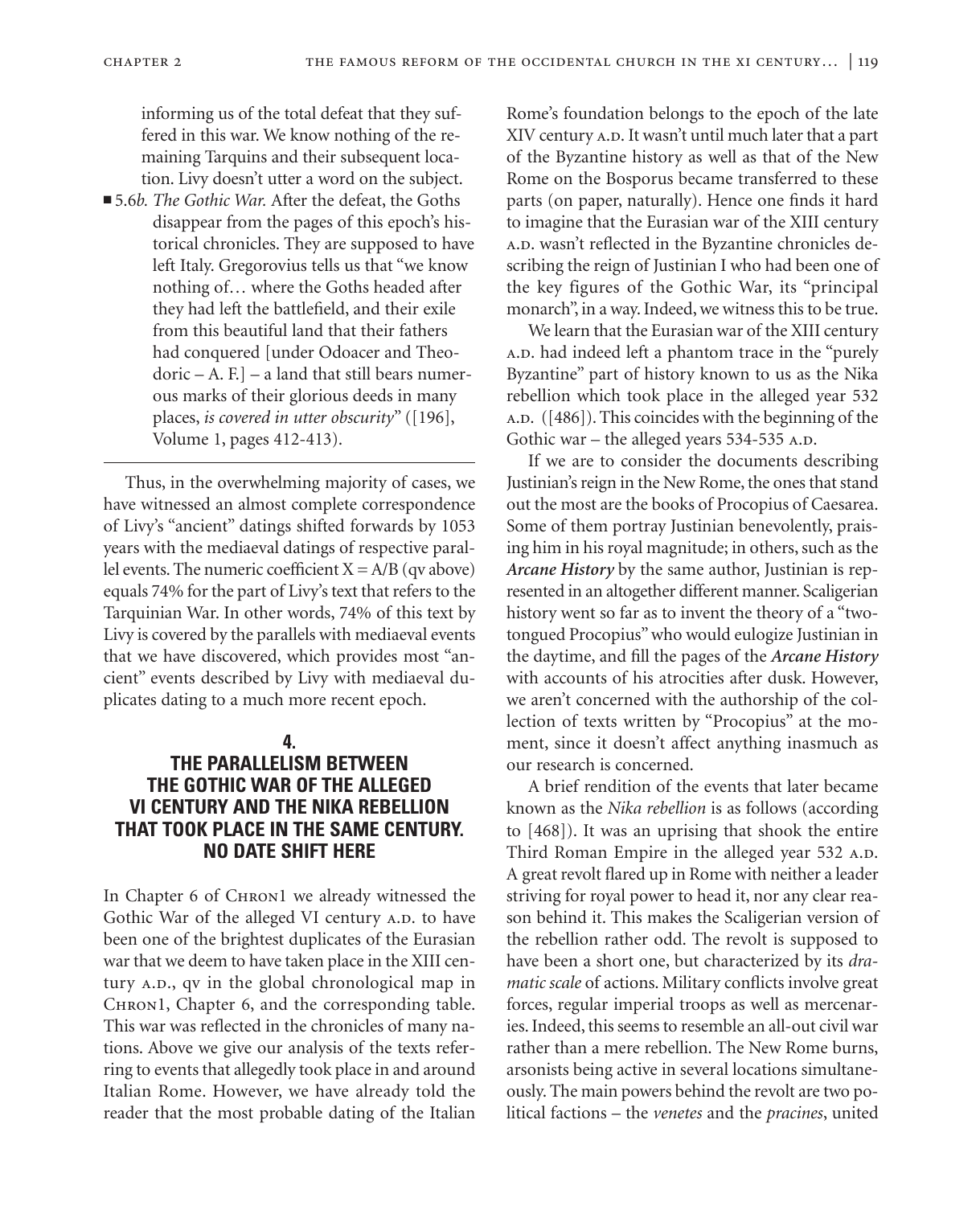against Justinian. His military commander-in-chief by the name of Belisarius (!), the leader of the empire's troops, receives orders from Justinian to crush the uprising. Belisarius employs the powerful *Gothic* garrison led by Mundus to aid the Romean-Roman army. Terrified by the sheer scale of the revolt, Justinian doesn't take part in military actions against the rebels himself, finding shelter in his castle instead, unlike Belisarius. It is peculiar that the rebels didn't storm the castle, although, according to Procopius, there were no special fortifications to protect it. Eventually, Belisarius managed to use his brilliant cunning and entrap a large mob of rebels in a *hippodrome* = circus, slaughtering a great many of their number as a result.

*a. The Gothic War* of the alleged VI century A.D. ■ *b. The Nika Rebellion* of the alleged VI century A.D.

- 1*a. The Gothic War.* Procopius of Caesarea is the most famous author to have related the events of the Gothic war. His *Gothic War* is the principal work that helped to shape the entire modern academic concept of this event (see [695] and [696]).
- 1*b. The Nika Rebellion*. This rebellion is also described by a famous author – the very same

Procopius of Caesarea. His text is basically the only original source with a description of these events in the New Rome.

- 2*a. The Gothic War.* This war broke out around the middle of the alleged VI century – the years 535-553 A.D. It is considered to have been one of the bloodiest wars in the whole history of Rome and Romea. It had claimed a great number of lives and resulted in the destruction of the entire Italy.
- 2*b. The Nika Rebellion*. Also happens around the middle of the alleged VI century – in the alleged year 532 A.D.  $([468])$ . This rebellion serves as a classical example of a large-scale civil war, and a very brutal one at that. All but the entire New Rome lay in ruins as a result.
- 3*a. The Gothic War.* The primary royal figure here is Justinian the Great, the Byzantine emperor who is supposed to mastermind the military actions in Italy remotely. He doesn't take part in the Gothic war personally, controlling it from New Rome (Constantinople, see fig. 2.29).
- 3*b. The Nika Rebellion*. The principal royalty here is also Justinian who commands the suppression forces. As above, he doesn't take part in



Fig. 2.29 Parallelism between the Gothic War and the Nika Rebellion.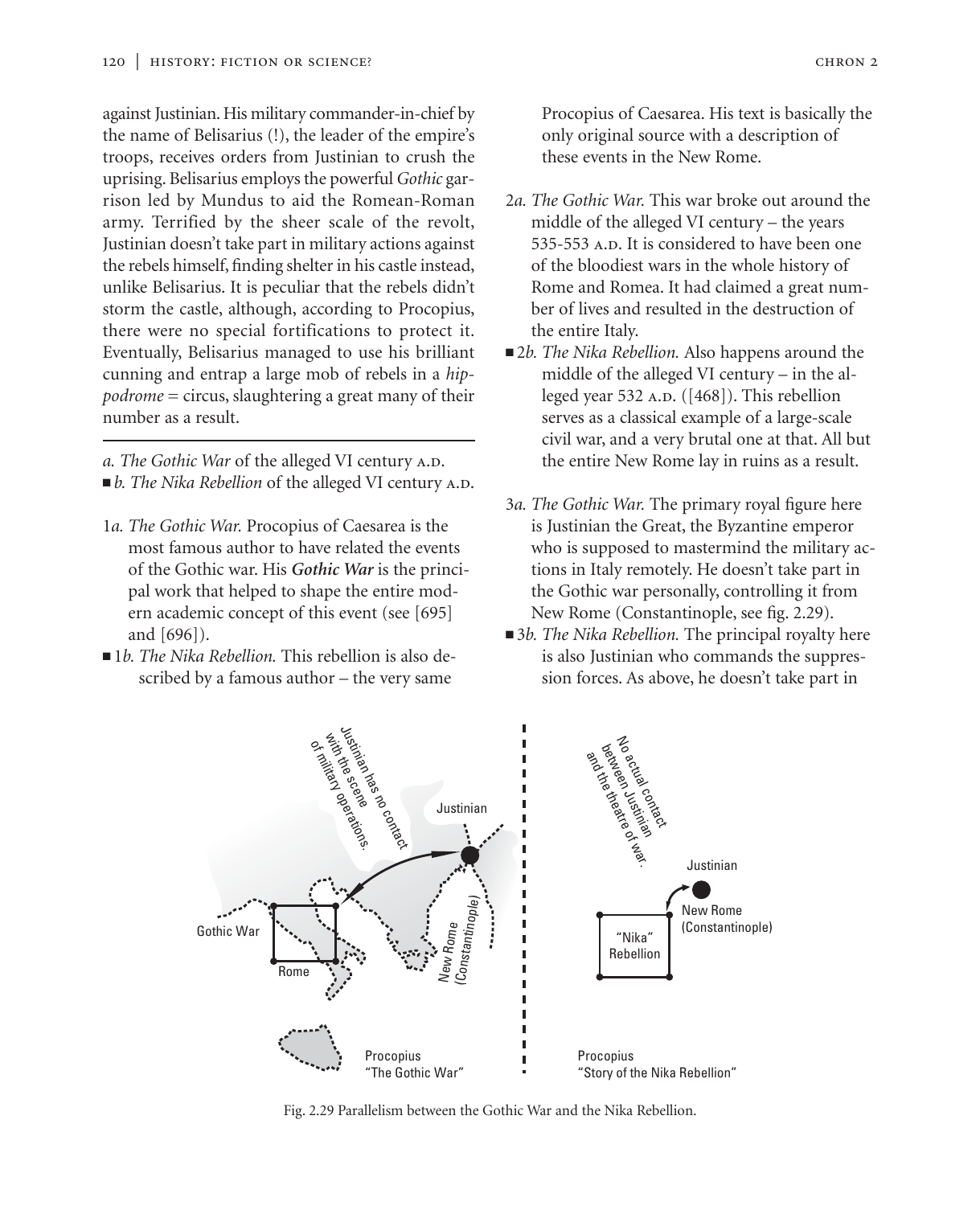

Fig. 2.30 The parallelism between the Gothic War and the Nika Rebellion.

any of the actual battles, and gives orders from the Palatium. He didn't appear before his troops once; the rebels never approached the Palatium, without so much as a single attempt to storm it (see fig. 2.29).

- 4*a. The Gothic War.* Justitian's main opponents in the Gothic war of the alleged VI century are as follows:
	- *a)* the Goths (aka the Trojans, qv in Chapter 6 of Chron1 and the next section);
	- *b)* the Franks and the Persians = PRS (Porsenna and Paris in the Trojan war, qv in Chapter 6 of CHRON1 and below. TRQN and PRS are the two main forces gathered against Justinian.
- 4*b. The Nika Rebellion*. Justinian's principal enemies are the venetes and the pracines. The former can be identified with the Goths and the Tarquinians, and the latter (PRSN) – over the Persians and Porsenna's Etruscans (or P-Racines/P-Russians – PRS). The two factions are supposed to have been "circus parties" in the New Rome, whatever that means. Most probably, the two factions have been of a religious nature, and united to oppose the emperor.
- 5*a. The Gothic War.* As we shall demonstrate below, in our study of the parallelism between the Gothic War and the Trojan War, the Goths (Trojans) who fled from Troy after the city fell prey to the enemy (or, possibly, the victors who were pursuing them) had founded Venice and thus can be regarded as its first inhabitants. They may have called themselves the Venetes. The Venetes (or the Vendians) are well-known late mediaeval nations. The second power that stood against Justinian in the Gothic was referred to as "PRS" – P-Russians, or Franks (Turks) – see fig. 2.30.
- 5*b. The Nika Rebellion*. The Venetes were one of the primary forces fighting against Justinian in the Nika rebellion. They may therefore have been the duplicate of the Goths (or the Trojans), the heroes of the Gothic=Trojan war of the XIII century A.D., qv in the global chronological map in Chapter 6 of CHRON1.  $P-Racines = PRSN =$  the rebels, who apparently become superimposed over the Persians in the Gothic War (PRS). Also bear in mind the fact that, according to Titus Livy, the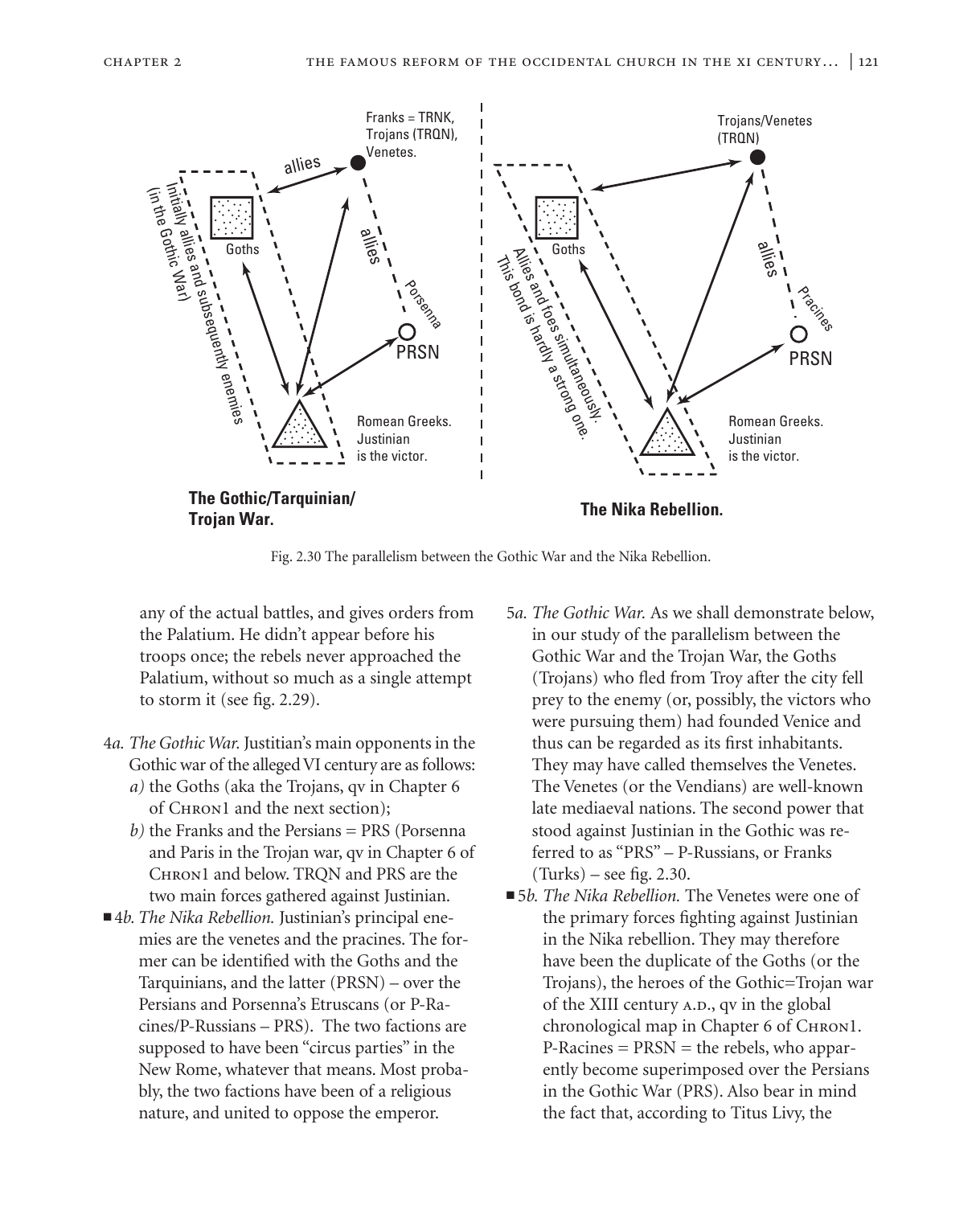P-Russians (or Larth Porsenna – L-Horde P-Racens) took part in the Tarquinian war. P-Racines are the second key force in the Nika rebellion (see fig. 2.30).

- 6*a. The Gothic War.* This is a war fought by the Goths. As we shall see below, they are identified as the Trojans in the Trojan War. The Goths oppose Justinian during the Gothic war; however, prior to that they had been the Empire's allies, qv in Chapter 1 of Chron2. Justinian is the victor in this war, and his involvement is rather of a "behind-the-scenes" nature.
- 6*b. The Nika Rebellion.* The suppression of the rebellion is aided by the Goths, who fight on the side of Justinian as allies of Rome and Romea. However, the Goths burn and loot the temple of Sophia and murder a Romean priest in the course of their battling with the rebels, actually acting against Justinian's clergy ([468], page 60). Justinian crushes the rebellion and also enjoys the triumph, albeit without personal participation in military action. Thus, in both versions Justinian and the Goths are seen as allies initially and enemies afterwards. Both schemes are shown in fig. 2.30. It is clearly visible that they're virtually identical.
- 7*a. The Gothic War.* The troops of the Romean Greeks are led by the great military commander Belisarius. Beside him we see the famed warlord Mundus who actively participates in crushing the forces of the Goths = Trojans and the Franks = PRS and TRNK  $([695])$ .
- 7*b. The Nika Rebellion*. A complete reflection of the scenario related above – the suppression of the rebellion is headed by the same military leader – Belisarius ([468], pages 60-61), who crushes the venetes and the P-Racines (PRSN) aided by the very same Mundus (ibid).
- 8*a. The Gothic War.* As we shall demonstrate in the next section, the only way Belisarius could seize Naples = The New City (or the double of the ancient Troy, qv below) was due to exceptional cunning – getting into the city via an

aqueduct. Thus, the entire plan was based on the use of an aqueduct – the "Trojan horse", the "aquatic or equine duct" ([237]). See details below.

■ 8*b. The Nika Rebellion*. The situation is quite similar: the only means of suppressing the rebellion successfully was guile. Presumably, Belisarius managed to entrap the rebels in a large hippodrome (circus). There is a legend that the proclamation of Hypatius (Justinian's nephew) as a new emperor was a trick played by none other than Justinian himself, with the aid of Belisarius. It had allegedly served to fool the crowd and lure them into the hippodrome or circus, where nearly all of the rebels were killed. "More than 30 thousand people died in this carnage" ([468], page 61). We see a hippodrome to be the centre of the entire subterfuge (ibid). Thus, the tale of the Nika Rebellion also includes an "equine duct" of sorts – compare with the Gothic war.

**Commentary.**One shouldn't get the opinion that the Nika rebellion took place in the VI century A.D. As we shall see below, it is most likely to have occurred in the XV century and gained formidable extra age on the pages of the Scaligerian history. For the time being, let us merely point out the following parallel whose existence is admitted by the very same historians who inform us of the Nika rebellion: "The *first* insurgency flared up… under Justinian, in the year 532. The emperor had been on the verge of losing his throne; however, Belisarius, his commanderin-chief, had slaughtered 40.000 insurrectionists at the Hippodrome. The *second rebellion* took place under Sultan Mehmet II, who had ordered to execute 30.000 mutinous janissaries on the very same spot" ([1464], page 47). Apparently, we see two accounts of one and the same uprising in the Ottoman Empire.

**Commentary.** Thus, some of the mediaeval chroniclers were gazing at the abris of the past which had mayhaps not been all that distant, but rather traced out quite sparsely, and, confused by the old documents full of unvocalized words, would tell us of an aqueduct; others descanted about a hippo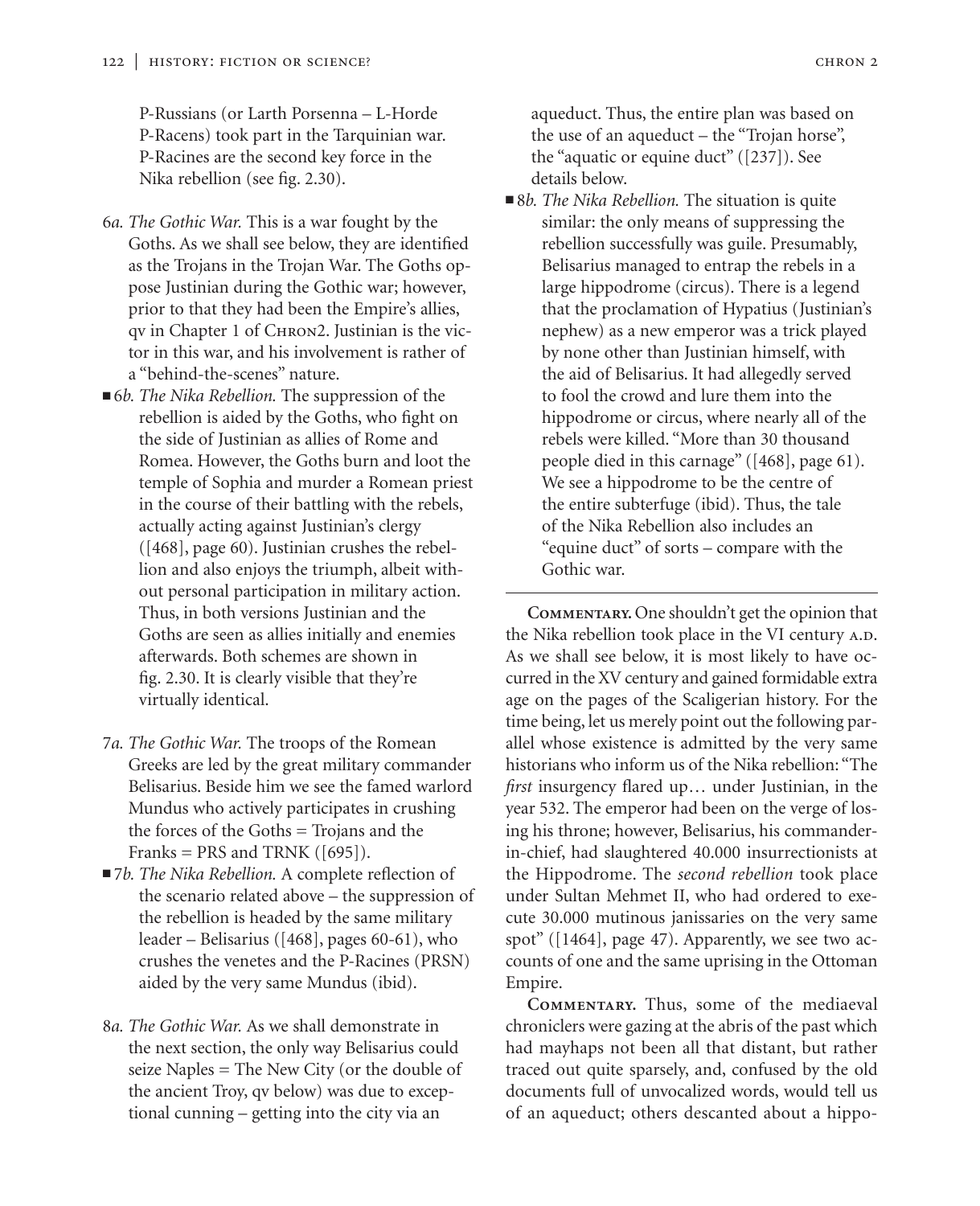drome, a *horseracing* arena – all of this stemming from the fact that the words for "horse" and "water" (*equa* and *aqua*) are very similar indeed ([237]). What we encounter here appears to be two different reflections of one and the same real event that multiplied itself throughout various chronicles.

**Summary.**It is most likely that the "Nika Rebellion" is yet another echo of the Gothic War that later chroniclers placed in the same century - allegedly IV A.D. The *bellum internecinum* would thus transform into a simple mutiny, albeit an armipotent one, the scribes had crammed it into the confines of the imperial capital – the New Rome, having also subjected events to temporal compression (several weeks instead of several years). However, the backbone of key facts remained intact, and they become more or less recognizable as soon as one gets an indication of which dates should be compared.

We shall proceed to analyze a number of parallelisms generated by the 1780-1800-year chronological shift, which we shall be referring to as the Graeco-Biblical shift. It provides us with a superimposition of the "ancient" Greece over the mediaeval Greece and Italy of the XI-XVI century A.D. In particular, the great "ancient" Greek colonization of the alleged VIII-VI century b.c. becomes a mere phantom reflection of the crusade epoch of the alleged XI-XIII century A.D., as well as wars of the XIV-XV century. The "ancient" wars between the Greeks and the Persians transform into a reflection of the early XIV century wars in Greece. The "ancient" Marathon battle is most likely to have the 1316 battle of Greece as its original. The list goes on; see the chapters below for more details.

An important and representative example of how this shift manifests is the parallelism between the "ancient" Trojan war of the alleged XIII century b.c. and the Gothic war of the alleged VI century A.D. We shall then add thereto the parallelism with the European war that took place in the middle of the XIII century A.D. and likely to have been the original of all these "phantom" wars. The parallelism between the Trojan War and the Gothic War can be found at the very beginning of the 1780-1800-year shift, qv on the global chronological map in Chapter 6 of CHRON<sub>1</sub>.

## **5. THE TROJAN WAR OF THE ALLEGED XIII CENTURY B.C. SUPERIMPOSED OVER THE GOTHIC WAR OF THE ALLEGED VI CENTURY A.D. AFTER AN 1800-YEAR TEMPORAL SHIFT FORWARDS**

As we already pointed out above, Ramon Muntaner, a mediaeval historian and a contemporary of Dante, tells us the following:"One of the Trojan outposts was located on Cape Atraki in Asia Minor, near Isle Tenedos… the Romanian aristocracy would often go there… to worship the divine effigy. And so one day *Helen, the wife of the Duke of Athens, made a pilgrimage there, accompanied by a hundred knights. Paris, the son of the Trojan king, had noticed her, murdered all the knights and abducted the beautiful duchess*" ([195], page 188(6)).

In fig. 2.31 you can see an ancient miniature from the French "Global Chronicle" (Chronique de la Bouquechardière by Jean de Courcy published in Rouen in the alleged year 1470) – see [1485], p. 164, and ill. 202. What we see here is the arrival of Paris and Helen (on the left) in Troy. They are met by Priam, the Trojan king, at the walls of the city (qv in the right of the miniature). Unfortunately, the size of the illustration is rather small, and so one must study the colour version in order to see all the details. It is clearly obvious that the author of the miniature didn't for a second doubt the fact that the Trojan War had been a mediaeval event. A similar mediaeval representation of the Trojan war can be seen in fig. 2.32, which is yet another ancient miniature.

According to modern historians, the ignorant Ramon Muntaner was unfamiliar with the Scaligerian chronology (which is hardly surprising, considering that it was introduced two centuries after his death). Therefore his presumed errancy had made him believe the Trojan War to have taken place in the Middle Ages. The fact that it involved dukes, duchesses, knights etc apparently didn't baffle him at all. The authors of the illustration to the famous Russian almanac entitled Litsevoy Svod (The State Museum of History, Article #358), fig. 2.33. The illustration is called "The Trojan Army Preparing for Battle" ([851], page 33). Once again, we see warriors who are typically mediaeval in their appearance.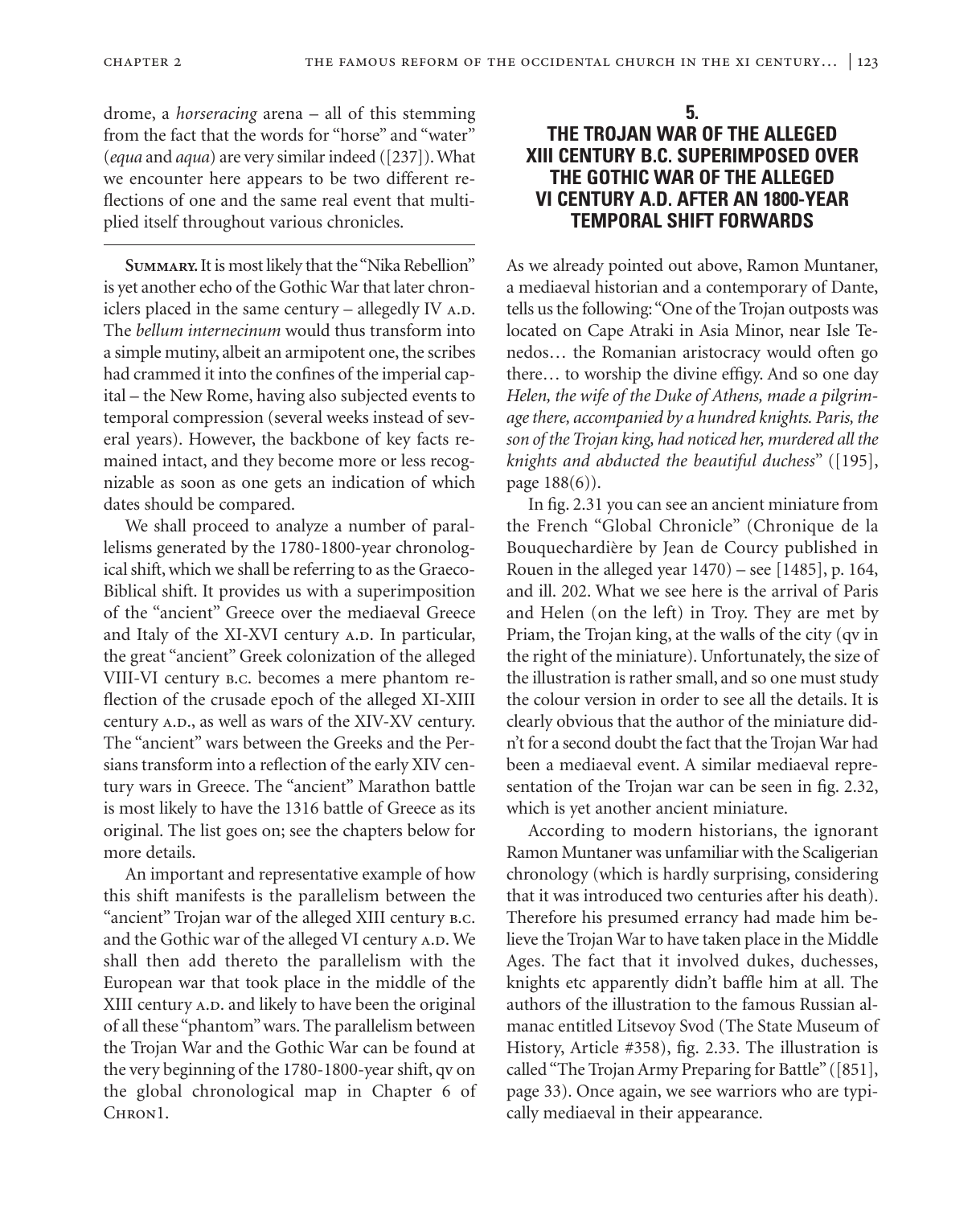

Fig. 2.31 Ancient miniature entitled "King Priam meets his son Paris and the abducted Helen at the gates of Troy" from the *Chronique de la Bouquechardière* by Jean de Courcy (dating to the alleged year 1470). The setting, people's clothes and the whole city of Troy are presented as very distinctly mediaeval in nature. Taken from [1485], ill. 202.



Fig. 2.32 A miniature from *Le Roman de la guerre de Troie* by Benoit de Sainte-Maure dating to the alleged XIV century. We see a battle scene of the Trojan War with Greeks fighting the Trojans. The warriors are wearing heavy armour and helmets, some of which have closed visors. We see warriors of the Middle Ages wearing characteristically mediaeval armour. Taken from [1485], ill. 320.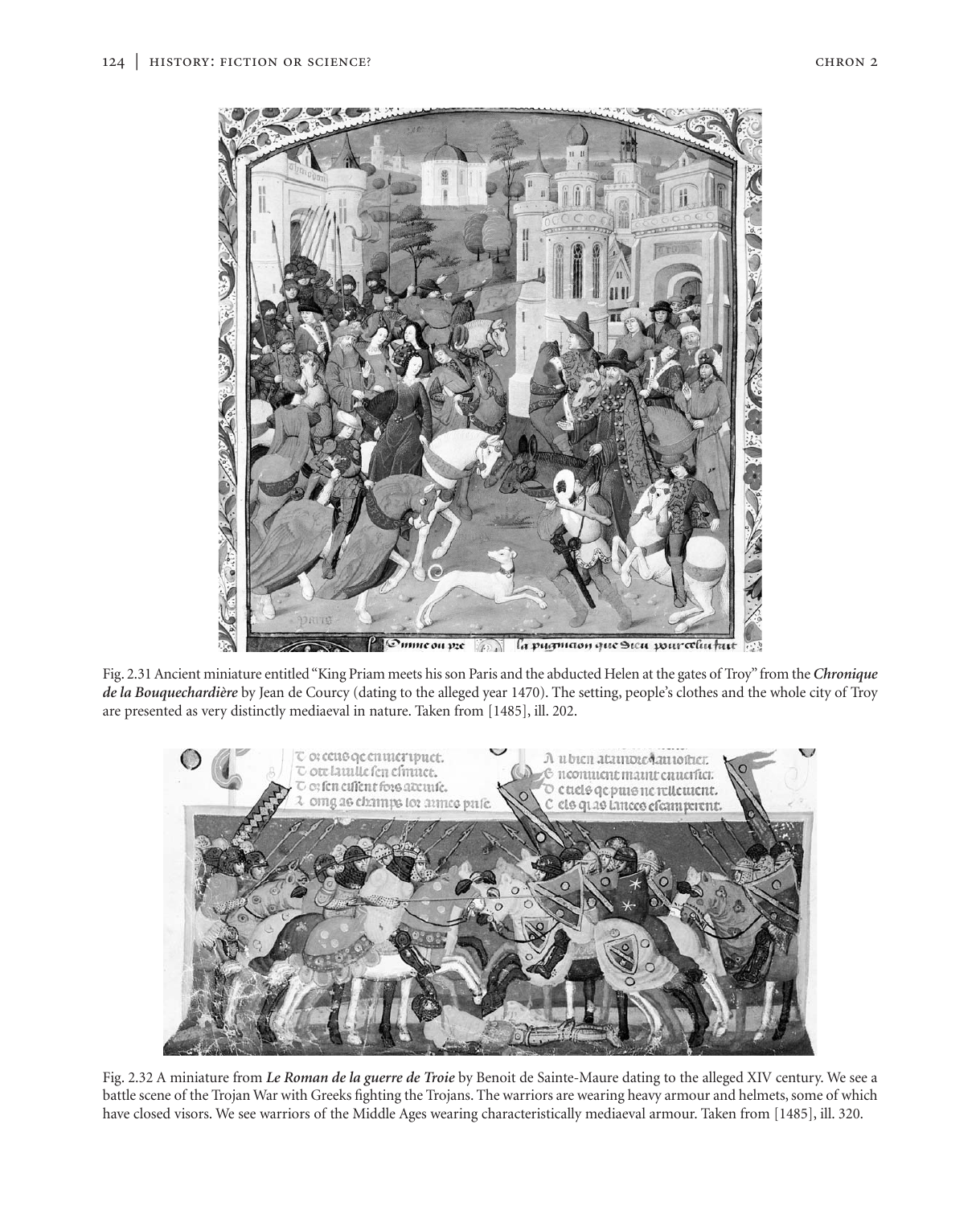

Fig. 2.33 Mediaeval miniature named "The Trojan Army Riding into Battle" from the Russian Litsevoy Svod almanac (State Museum of History, Museum collection No 358). The "ancient" Trojans are portrayed as mediaeval warriors. Taken from [851], page 33.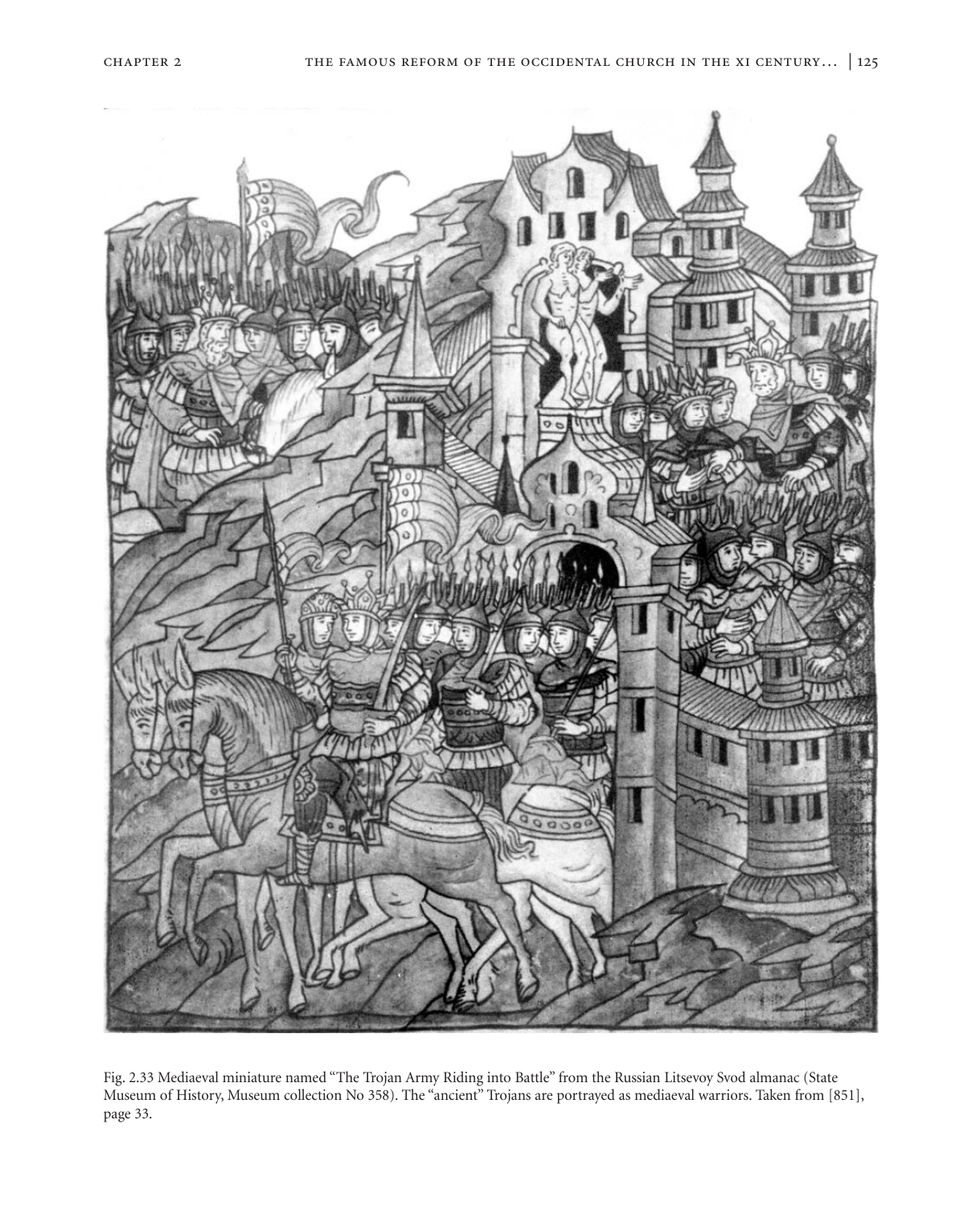## **5.1. The first accounts of the Trojan War: their presumed authorship as well as geographical and temporal origins**

#### *5.1.1. The general conception of chronological shifts*

In this section we shall give an account of the phenomenal parallelism between the following events:

1) The famous Trojan War of the alleged XII century b.c.,

2) The famous Gothic War of the alleged VI century A.D.,

3) The well-known wars of the crusade epoch – the alleged XI-XIII century A.D.

In other words, *the Trojan War and the Gothic War are most probably phantom reflections of real wars that took place in the crusade epoch. The Trojan War is a real event; however, it took place in the XIII century a.d. and not in deep antiquity. Homer's epic poem of the Trojan War is therefore an intricate compound myth telling us about the crusades of the Middle Ages.*

*Our hypothesis is as follows: the fall of Troy is the fall of the New Rome = Constantinople = Jerusalem as a result of the crusader invasion of the XIII century A.D. The myth of the Trojan War consists of several episodes relating the events of major crusades. The crusaders were avenging the Crucifixion of Christ that took place in Czar-Grad in 1185.*

The Trojan war of the XIII century A.D. had been one of the most important events in the history of Europe and Asia. It became reflected in multiple written sources, the authors of which hailed from different countries and wrote in a number of languages. When the epoch of "bringing order into history" came, the chronologists of the XVI-XVII century started to sort through the old documents that were available to them at the time, and have made many serious mistakes in their reconstruction of the ancient history. As a result, a large number of authentic documents slid into deep antiquity, having thus resulted in a phantom reflection of mediaeval reality. In other words, many of the events that took place in the XI-XVII century A.D. became doubled, tripled and quadrupled. The original would most often remain it its due place, and its duplicates were sent on a voyage which was not just temporal, but also geographical – events would drift from Rome to Greece and vice versa. Numerous misdatings led to several

chronological shifts, qv in Chron1, Chapter 6. The key ones are as follows:

1) The Graeco-Roman shift of 330-360 years;

2) The Roman shift of 1053 years;

3) The Graeco-Biblical shift of 1780-1800 years.

The shift values are rather approximate since they vary from document to document. The names that we offer are explained very easily:

1) *The Roman-Byzantine shift* had elongated the history of Rome and Byzantium and moved it into the past.

2) *The Roman shift*resulted in the elongation of Roman history, with artificial "extra age" added thereto.

3) *The Graeco-Biblical shift* made Greek and Biblical history longer and "more ancient".

Thus, numerous copies of the real mediaeval war that took place in the XIII century A.D. came into existence. Some of them time-travelled into the past and got baptized anew. One of the phantom duplicates that wound up in the XIII century b.c.became the "Trojan War". Another was dated to the VI century A.D. and dubbed the "Gothic War". Et cetera, et cetera.

However, since both wars are but phantom reflections of *one and the same real mediaeval war, they must resemble each other.* This proves to be true. Due to the fact that these two famous wars are of paramount importance to the Scaligerian history, it shall be expedient to discuss the parallelism that we have discovered in more detail, qv below.

*The reader is familiar with various accounts of the Trojan War from childhood.* It was described in great detail by the blind poet Homer in his two immortal epic poems – the Iliad and the Odyssey. With great inspiration he tells us about the gods and the heroes facing each other in the Battle of Troy, the passionate love between Helen and Paris (casus belli), the legendary Trojan horse, the fall of Troy, the smoke from the fires, the escape of the Trojans and the voyage of Ulysses.

*The Gothic war is somewhat less popular.* Many readers don't know anything about it whatsoever. Mediaeval history is less vogue than that of the "antiquity", after all. At the same time, historians who study the Middle Ages are well aware of the Gothic War to have been one of the most important breakpoints in the history of the Roman Empire ([196], Volume 1). According to the Scaligerian version, the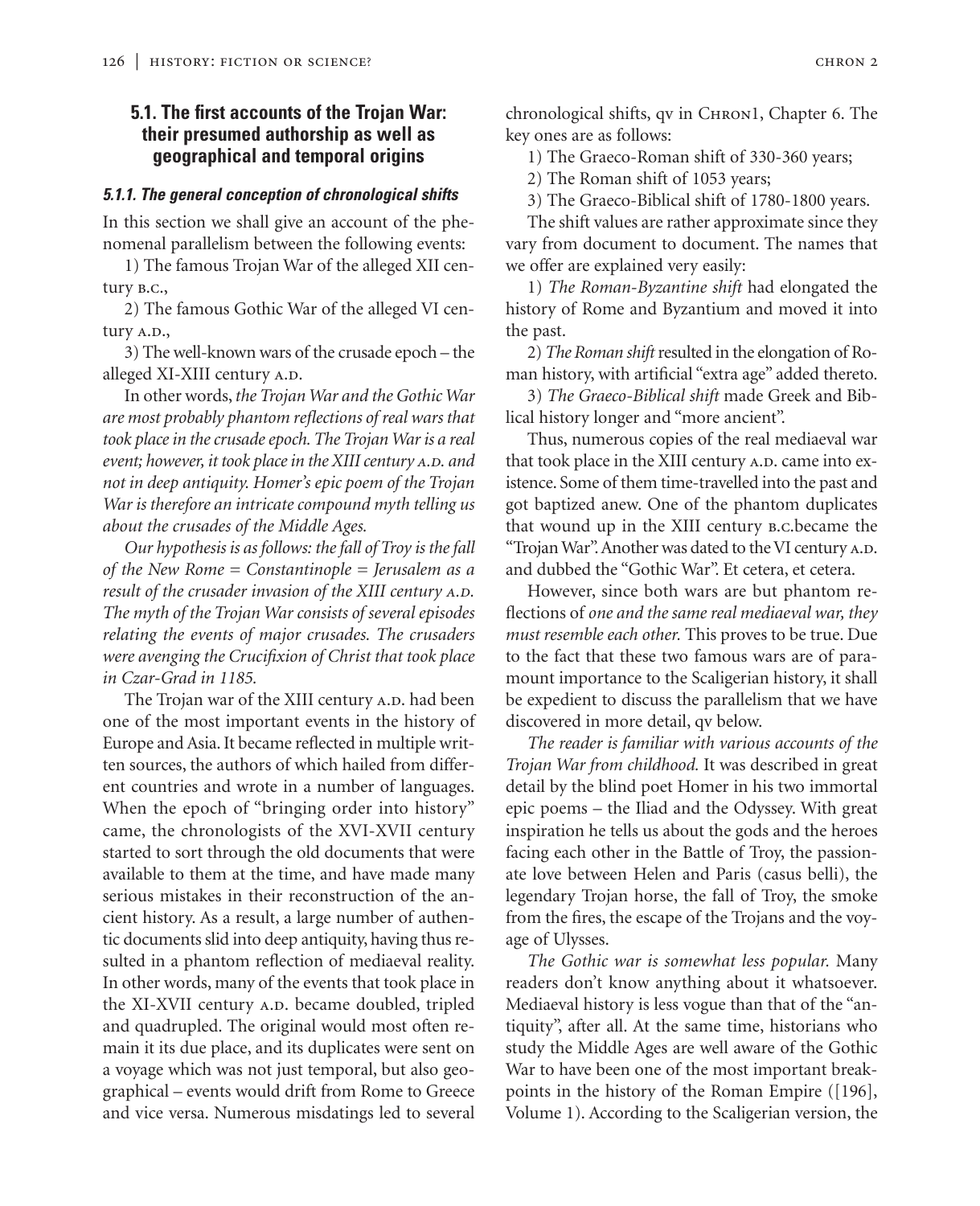Gothic war ends the development of Regal Rome. This is supposed to have been followed by the fall of the Roman Empire, barbaric invasions, and the transformation of the splendorous Imperial Rome into the murky mediaeval Papal Rome, which marks the beginning of the "Dark Ages" in Europe.

#### *5.1.2. The strange fate of Homer's epic poems*

**1. Who told Homer about the Trojan War that is supposed to have happened five centuries before his birth?**

Let us begin with the actual legend of the Trojan War and its history. *Who was the first to have told this tale? Where and how did it happen?* The Scaligerian version tells us the following about the origins of the Iliad and the Odyssey. It is presumed nowadays that the fall of Troy (at the end of the Trojan War, which had lasted for several years) took place in 1225 b.c. ([72], page 243). Homer was the author whose text had allegedly been the first to reach us (see figs. 2.34 and 2.35). However, a closer acquaintance with the Scaligerian version of how Homer's poems came into being leaves one somewhat confused.

See for yourselves: the Trojan War took place around the alleged year 1225 b.c. We know *nothing* of when Homer had really lived. The Concise Columbia Encyclopaedia ([1447]), for instance, gingerly informs us that the poems were "written by the poet for the aristocratic public in Asia Minor at some point preceding 700 b.c.", qv in the article entitled "Homer" (ibid). At any case, we are told that *Homer had lived in an epoch that had been separated from that of the Trojan war by several centuries* – possibly as late as the alleged VIII century b.c. Thus, he must have "written his poems" a *few hundred years* after the war.

Actually, there's nothing too suspicious about it so far. However, we must remind the reader that according to the Scaligerian point of view, Homer had been *blind* ([1447]). Therefore, he couldn't have written anything on his own – at best, he could have *dictated* something. The version to prove his "authorship" of the poems is as follows.

It is admitted that Homer was blind, but he is said to have been a genius. He wrote two gigantic poems. They occupy seven hundred pages of the modern 1967 edition ([180]), no less, the font being rather small. The poet is supposed to have memorized both



Fig. 2.35 The "ancient" Aphrodian and Homer on the northern gates of the Blagoveshchenskiy Cathedral of the Kremlin in Moscow ([331], Volume 1, page 182). Their famous dicta, which are very much in the vein of early Christian patriarchs, can be seen nearby signed Aphrotian and Omiros. Thus, the "ancient" Aphrodian and Homer were considered to be in direct relation to the Christian church – it is hard to imagine a reason we should find them in a Christian cathedral otherwise, and accompanied by quotations at that. Taken from [331], Volume 1, page 182.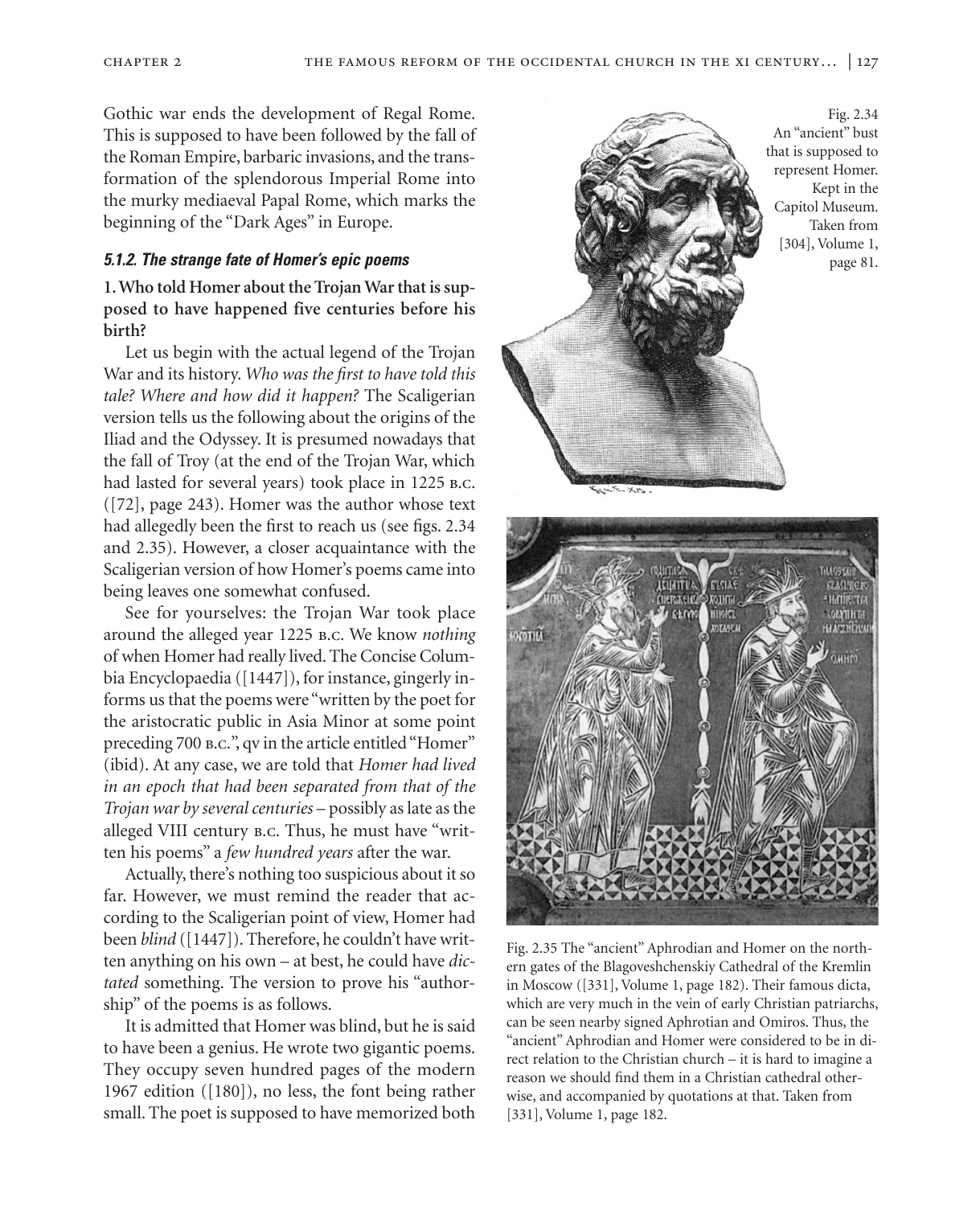of them, and started singing the poems to his audience. He must have been at it *for many years*, since the poems *had not been recorded* anywhere in his lifetime! We are surprised to learn that "both the *Iliad* and the *Odyssey* had *first been written down* [a few centuries after Homer's death  $- A$ . F.] by a special commission created for this purpose by Pisistratus, the tyrant of Athens who had reigned in 560-527 b.c." ([180], page 711).

Thus, both of these titanesque poems adding up to 700 pages of a contemporary book are supposed to have been *recorded for the first time 670 years after* the Trojan War. That's more than a half of a millennium, and also several centuries after Homer's death. All of it leads to quandary galore. How could the words sung by a blind poet with such great inspiration have reached the commission of Pisistratus through many centuries in order to get written down for the first time? We're talking about two immense epic poems. Chanting them aloud by heart must take many hours. One should also take good care not to make any mistakes. The allegedly veracious picture of the events that we're fed can be outlined as follows.

## **2. How does one memorize seven hundred pages of Homer's poems for a lifetime?**

The blind poet chanted his two poems before all kinds of audience many a time. The listeners eventually managed to *memorize* them. Then the poet died; however, his compatriots remained, and they had learnt the entire volume of these 700 pages by heart and verbatim. They carried on with the oral tradition, telling the poems to a new audience. They eventually perished as well, yet their "oral tradition", as historians are so very keen to call it, continued and became inherited by their children. This is supposed to have lasted for several hundred years. Towns would fall and empires would collapse; still the descendants of Homer's first listeners would keep on chanting two gigantic poems by heart.

Just try memorizing as little as the first hundred pages of the *Iliad* merely by listening to them chanted so as to keep them in memory for about two decades. Failing that, try learning them by heart reading the actual text of the book – something Homer's descendants didn't have. You aren't likely to succeed. Bear in mind that there are seven times more than a hundred

Let us return to the Scaligerian version of history for the meantime. Pisistratus the tyrant finally hears the magnificent multi-day chant which was apparently crooned by the court singer, and gives orders to get the poems recorded in writing for the very first time. This must have taken several singers, since one finds it hard to imagine that "oral tradition" had only reached one singer in the epoch of Pisistratus. In this case, their versions of Homer's poems must have differed from each other considerably. Or are we being coerced into thinking that all the singers adhered to the same version of the text?

This is what Scaligerian history tells us about the fate of Homer's poems – all of this with a straight face. We deem it to be extremely unlikely.

### **3. Where are Homer's poems supposed to have been kept for two thousand years?**

Let us trace the further fate of "Homer's poems recorded in writing". They are presumed to have been widely known as late as the III century *B.C.* ([180], page 711). Still, there are no copies of either the *Iliad* or the *Odyssey* that could be dated to this period. His poems had allegedly remained lost for many centuries up until the Renaissance. And yet Homer was popular enough for his poems to have been sang aloud in many towns and villages of Greece for many centuries before they got recorded. However, no texts of Homer are seen, let alone read, anywhere in the Middle Ages. Homer's songs have ceased to ring; the location of the unique and priceless copy of his poems remains unknown.

This is what historians tell us: "In mediaeval Europe Homer's texts were only known by quotations and references given by Aristotle and a number of Latin authors; the poetic glory of Homer had been completely outshone by Virgil. It wasn't until the late XIV – early XV century that… the Italian humanists made a closer acquaintance of Homer. In the XV century many of them occupied themselves with translating Homer into Latin… in 1448 the first printed Greek copy of Homer was published in Florence.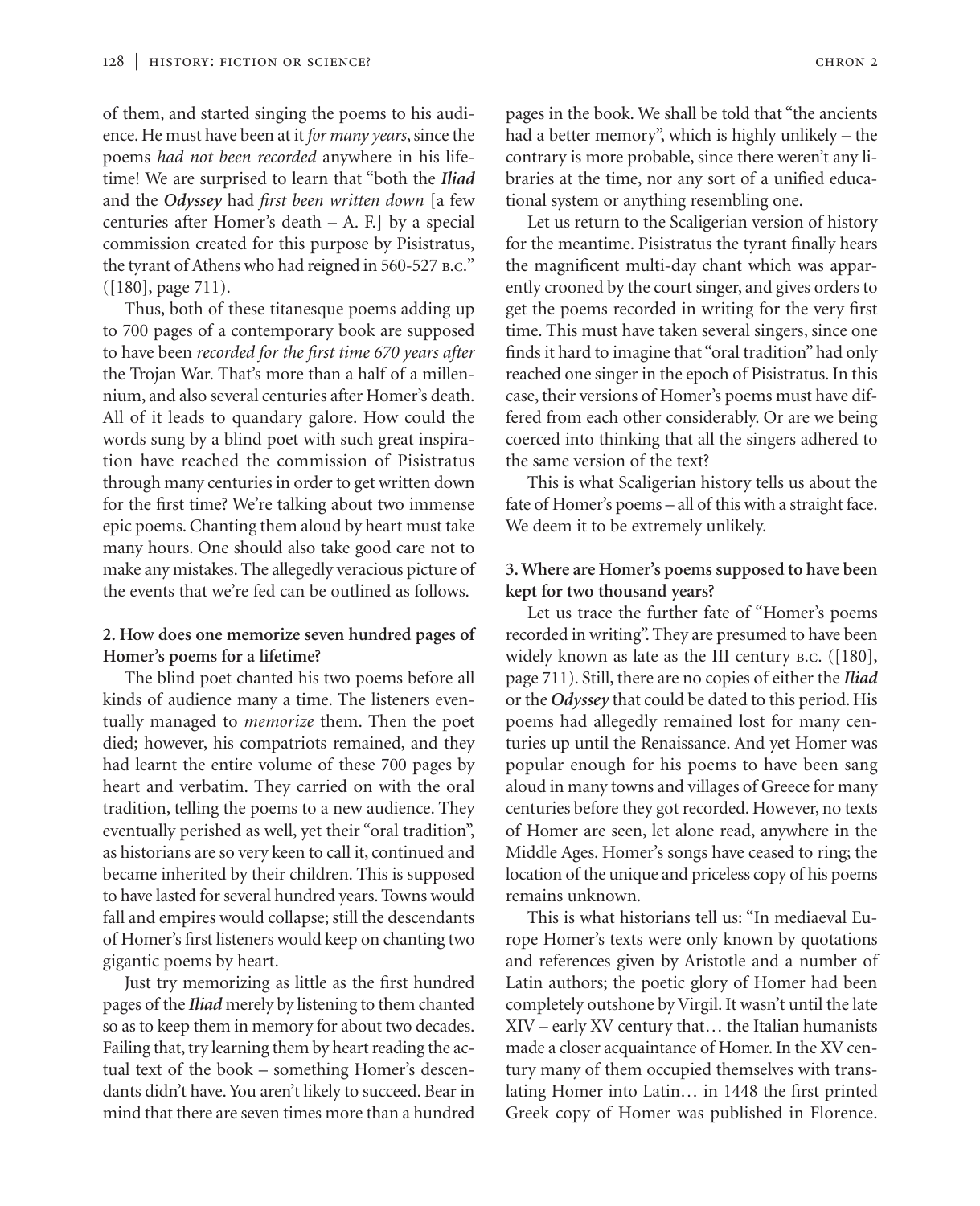Many partial Italian translations of Homer's texts were made in the XVI century. However, the first complete translation of the *Iliad* came out as late as 1723 and was made by the poet Antonio Maria Salvini" ([180], pages 711-712).

Where could Homer's dusty text have been stored for nearly two thousand years? In what archive, pray? If we are to cast aside the highly implausible theories of oral/vocal/choral tradition that had allegedly kept Homer's poems alive for many centuries, it has to be admitted that *in reality both of Homer's poems surfaced as late as the end of the XIV century A.D.* ([881], Volume 2, pages 97-98. There are *no veracious accounts* of their fate dating back earlier than the XIV century. Therefore, we can put forth the hypothesis that *they were written around that epoch,* possibly in the XIII-XIV century of the new era. The myth about blind Homer singing them by a fire in the Copper Age Greece of the VIII or even XIII century b.c. is nothing but a fancy of Scaligerite historians that originated in the XVI-XVII century A.D.

### *5.1.3. Dares and Dictis – the "alleged participants" of the Trojan War*

Scaligerian history tells us that "in the reign of the Roman emperor Claudius the sepulchre of a certain Dictis was uncovered, which contained an "account of the Trojan war" in a tin ark". Towards the IV century A.D. we witness a *wide propagation* of the "notes" of Dictis and Dares (Dares of Phrygia), the *alleged participants* of the Trojan war, in Latin translation. The new interpretation of events and characters offered by these two authors was *deemed true in mediaeval Europe*; Homer is accused of "inveracious embellishments" and being "a touch *too partial* wherein the Greeks were concerned" ([851], page 5).

It is perfectly clear why Dares and Dictis became immediately pigeonholed as "alleged participants", or impostors of sorts. Indeed, according to the Scaligerian chronology, Homer's poems had been chanted by the "ancient" *Greeks* for many centuries before they finally got recorded. And what do we see in this case? An instant discovery of *Latin* (and not Greek) original *"notes written by the participants of the war"*! We also learn that "the *Greek* texts of Dares and Dictis *disappeared* without a trace" ([335], page 85).

Let us enquire about the Scaligerian dating of the

first surviving account of the Trojan War. After all, other authors besides Homer have written about it. The answer is that the first surviving description of the Trojan War is a Latin text from the alleged VI century A.D. We proceed to find out that "some ignorant scribbler who had probably lived in the VI century compiled the facts related to the siege in a dry and monotonous manner; *he used to be very popular in the Middle Ages*" ([335], pages 85-86).

We should be aware of why this "first description" of the war became dated to the alleged VI century A.D. In the present section we shall provide the facts indicating that the Trojan War can be identified as the Gothic war of the alleged VI century A.D. The chronological shift, or the difference between the respective Scaligerian datings of the Trojan and the Gothic War, shall equal about 1800 years in this case. The Trojan War is considered to have been the most important event in the history of the "ancient" Greece, whereas the Gothic War is the key event in the mediaeval Graeco-Roman history. It is little wonder, then, that the "first surviving account of the Trojan War"became dated to the VI century – erroneously so, as we are beginning to realize.

It goes without saying that historians treat the texts of Dares and Dictis sceptically or even negatively. They tell us the following, for instance: "the two freshly-manufactured accounts of 'real eyewitnesses' were valued higher [in the Middle Ages – A. F.] than Homer's 'far-fetched poem'" ([171], page 45). Also, Homer's poem was only known in "short extracts" (ibid). Further on we find out that "Thucydides was of the opinion that the very narrative of the *Iliad* [by Homer  $- A$ . F.] wasn't to be trusted" (ibid).

In general, the chronicles of Dares and Dictis served as a real apple of discord for the scientific community. "Many XIX century scientists denied the existence of a Greek manuscript [of Dictis – A. F.], naming Lucius Septimius as the author of *this famous forgery*… However, in 1907 an excerpt from the *diary of Dictis* was found among the Egyptian papyri" ([171], page 45).

Could Dares and Dictis really have been impostors, then? Homer himself provides us with indications that the contrary is more likely to be true. The matter is that Homer, the author of the two classical epic poems, mentions Dares *directly* at the very beginning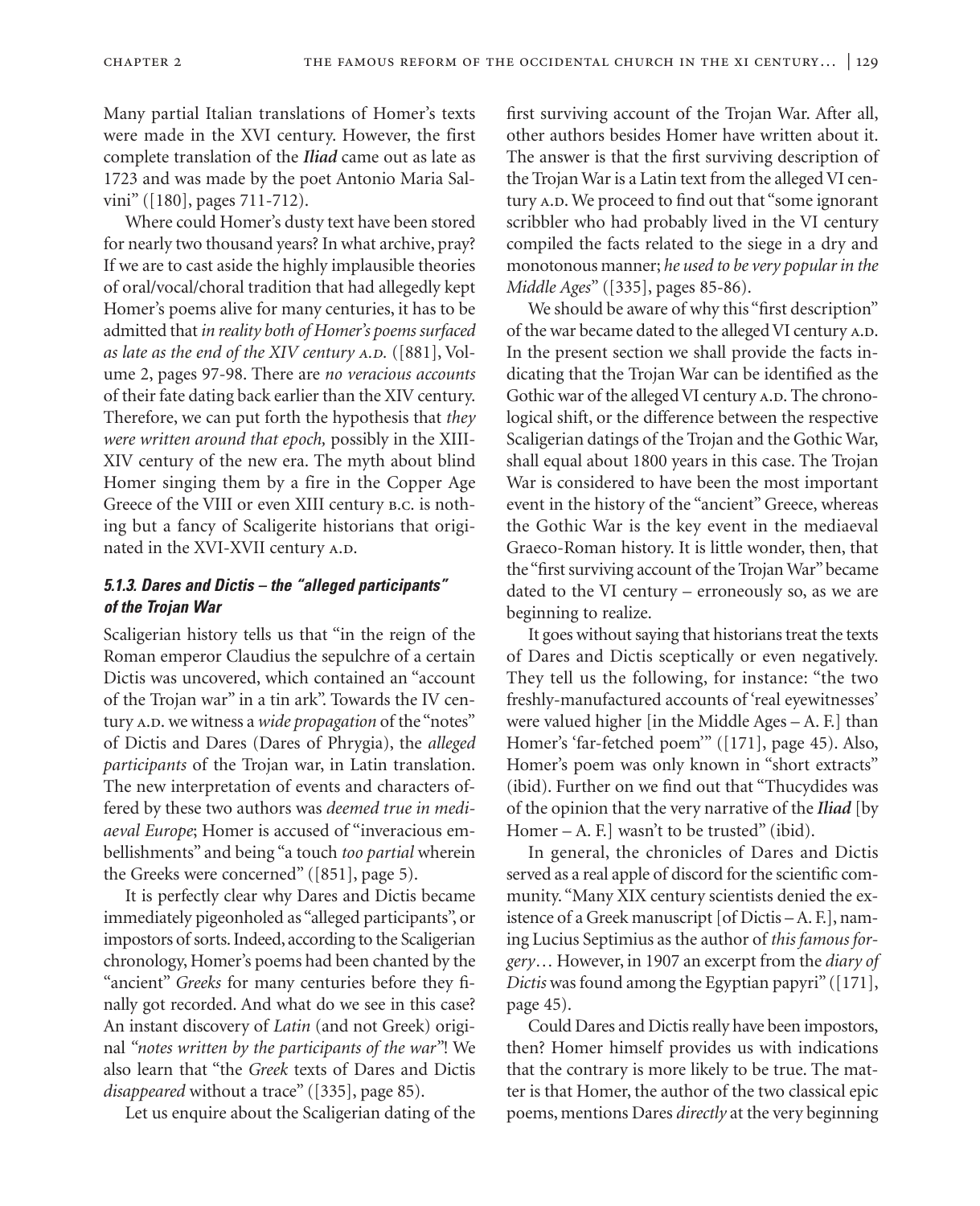of Book V. Furthermore, Homer refers to the Cretan king Idomeneus, who was accompanied by Dictis during the Trojan campaign ([171], page 45). Finally, Dares is also mentioned in Virgil's *Aeneid.*

The language of the Latin text by Dares the Phrygian "sets the classical philologists ablaze with indignation… the Greek original… did not survive" ([175], page 45). Had there actually been a *Greek* original? If the Trojan War wasn't merely an event from Greek history but rather Graeco-Roman or even pan-European, why can't the "diary of an eyewitness and a participant" be written *in Latin*, even if it had happened rather late? These "dry and monotonous" eyewitness diaries – especially the text from the alleged VI century A.D. – spawned a great many œuvres inspired by the Trojan war; their entire collection is usually referred to as "The Trojan Cycle" nowadays.

A propos, we deem it necessary to mention that in the alleged years VIII-IX A.D. the famous poet Angilbert worked at the court of Charlemagne, or simply "The Great King" in translation, and his first name had been *Homer*! ([122], Volume 5, page 391). Could *his* name be later used in the future Greek account of the "ancient" Trojan War?

I. N. Golenishchev-Kutuzov wrote that "for a *whole millennium* (up to the very XVII century) the glory of Dares and Dictis *outshone that of Homer*. Isador of Sevilla considered Dares the first historian after Moses, the precursor of Herodotus. In the XII century Dares the Phrygian became the most widelyknown writer of the antiquity" ([171], page 47). In the Middle Ages "the epoch of Homer was referred to in the same terms as the age of Moses and Solomon – however, neither the devotees nor the vituperators had read any of his texts [Homer's; bear in mind that the text in question had first surfaced in the XIV century A.D. – A. F.]; the only known part of the *Iliad* had been a short excerpt that was ascribed to Pindarus for some reason… *However, the œuvres that occupied a higher hierarchical position than the passage in question were the ones whose authorship allegedly belonged to Dares of Phrygia and Dictis the Cretan*" ([335], pages 85-86). As late as in the XII century Joseph of Exeter concocts a recital of the Trojan war according to Dares and Dictis, claiming to describe "real events, *since Dares and Dictis were eyewitnesses*". Quote given by [171], pages 47-48.

The historians invented the "forgery" theory as late as the XVII-XIX century, after the creation of the Scaligerian chronology which, as we shall proceed to demonstrate, is very obviously at odds with the diaries of Dares and Dictis. Being forced to choose between the two versions in question, the historians decided to accuse Dares and Dictis of "ignorance" in order to preserve the integrity of the Scaliger-Petavius chronology. After that they declared Homer the Greek original while the writings of Dares and Dictis became "forgeries" (in Latin).

One would think the case was closed and all the t's crossed. However, the new critical research of the Scaligerian chronology made the problem resurface. This is where we learn of the apparent error made by the historians. The diaries of Dares and Dictis with their dry and monotonous narrative are most probable *earlier originals*, whereas Homer's *Iliad*, which is much more *elegant* and *grandiloquent*, happens to be a more recent work of art that couldn't have been created before the Renaissance as the *poetic epitome* of the entire "Trojan Cycle" which precedes "Homer's *Iliad*" chronologically.

In fig. 2.36 we present our graph, which provides one with an ostensive representation of how the datings of the surviving oeuvres from the Trojan Cycle are distributed in time. The resulting graph proved a most edifying one, since its first peak falls on the VI century A.D. where we find the first original text that has reached our age. Then we see the visible absolute maximum of the graph to fall on the alleged XII-XIII century, which is the time *when a particularly large number of Trojan legends had come to existence*. This alone indicates that the actual war apparently took place in the XII-XIII century, since this is when most of its renditions had appeared.

A Trojan chronicle surfacing in the alleged VI century is most probably explained by the quirks of the Scaligerian chronology which had transferred the real chronicle of the mediaeval wars (the ones that broke out in the XII-XIII century A.D.) into distant past.

In fig. 2.37 one sees an ancient miniature dating to the alleged XIV century portraying Dictis the Cretan (upper left), Dares of Phrygia (upper right), and Benoit de Saint-Maure (below) – see [1229], page 21.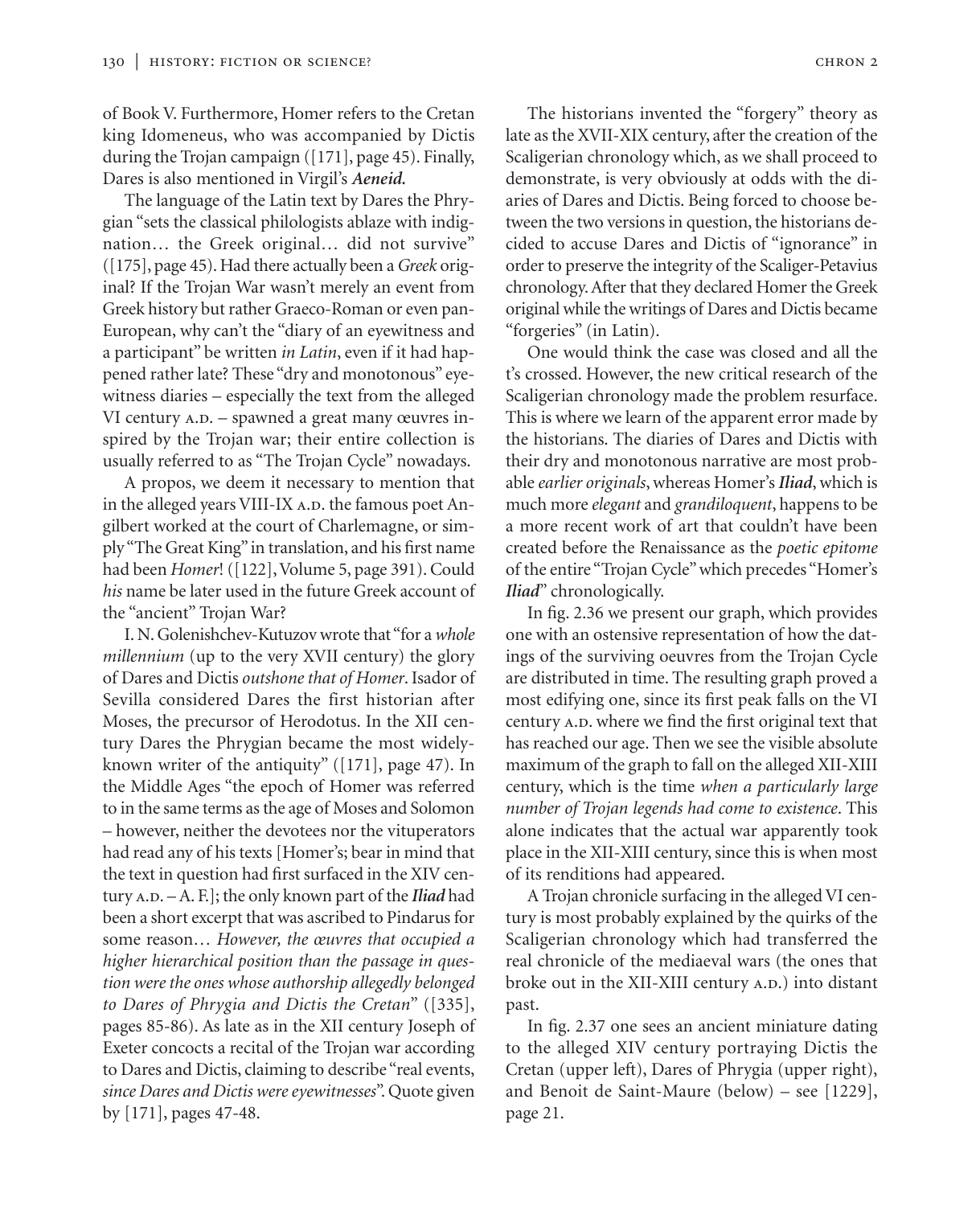![](_page_27_Figure_2.jpeg)

Fig. 2.36 A chronology of literary works referring to the Trojan War.

### *5.1.4. The mediaeval troubadours and the Franks telling us about the Trojan War*

According to historians,"starting from late XII – early XIII century, the eternally glorious names of Ilion, Hector and Alexander begin to reach wide audiences via the medium of *French* poetry… The troubadours of this cycle started with the Trojan war, since *it had almost been a national legend for them*. In the VII century Fredegarius Scholasticus calls *Francion, son of Priam* [Priam the king of Troy – A. F.] *the first duke of the Franks*" ([335], pages 85-86). The claim made by this mediaeval author (and many others besides him) moves the Trojan War forwards in time and places it in the epoch of the "first Franks". However, the "first Franks" *belong to the Middle Ages*, which is confirmed by historians themselves ([196]). In this case, the Trojan war is automatically lifted into the Middle Ages.

![](_page_27_Picture_6.jpeg)

Fig. 2.37 A miniature of the alleged XIV century with the portraits of Dictis the Cretan (top left), Dares the Phrygian (top right), and Benoit de Sainte-Maure (below). Taken from [1229], page 21.

Here are some of the most famous late mediaeval œuvres of the Trojan cycle ([851], page 6):

"Roman de Troie" by Benoit de Saint-Maure, the alleged XII century, France;

"The Song of Troy" by Herbert von Fritzlar, the alleged XIII century, Germany;

"The Trojan War" by Conrad of Würzburg, the alleged XIII century, Germany;

"The Tale of Troy's Destruction" by Guido de Columna (Colonna), the alleged XIII century, Sicily.

The book of Guido de Columna was translated (from Latin!) into Italian, German, English, Russian, Hungarian and a number of Southern Slavic languages in the alleged XIV-XV century ([171], pages 47-48). We shall omit the list of other authors and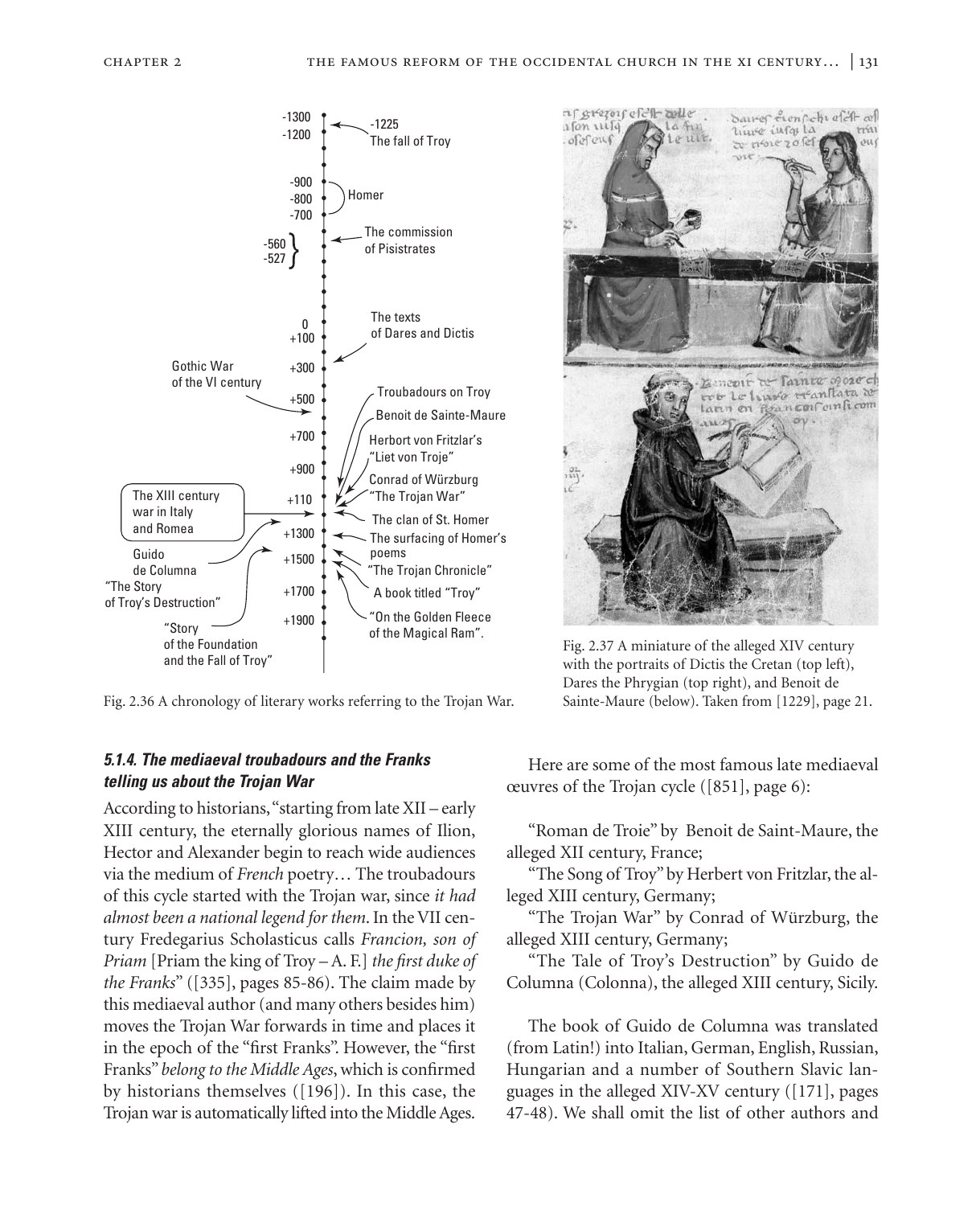their "Trojan œuvres", and only point out the rather odd detail: there are *no Greek authors* listed, likewise the books of the Trojan cycle: they are written in many European languages, *but not Greek* for some reason. The *Greek Homer* shall appear much later, as a luminous and splendid crown of the entire Trojan cycle. It is bizarre that mediaeval Greeks should fail to pay any attention to this most glorious event of their "ancient" history.

We shall be using one of the most ancient and most famous sources for our analysis of the mediaeval Trojan cycle – the oeuvre of Guido de Columna that dates to the alleged XIII century, in early XVIcentury Russian translation ("The Tale of the Rise and the Fall of Troy") as well as "The Book of Troy" and the book entitled "The Golden Fleece of the Magical Ram" ([851]). Let us re-emphasize that all these sources contain factual information which is all but identical to that of Homer's epical poem – the events they relate are the same. However, these books are characterized by a much drier narrative which does indeed resemble a diary more than a poem – therefore, they must be of a more *primordial* nature. The works of Homer, on the other hand, are written in a lofty style and very artfully, betraying their author to have been an extraordinary poet brought up on the best literary traditions of the Renaissance, already well-developed by his time. They contain fragments of a moralistic nature, tell us about deities taking part in battles, the magnitude of love that flared up between Helen and Paris etc.

### *5.1.5. The ruins of a small mediaeval fortification that Heinrich Schliemann suggested to refer to as "the remnants of the ancient Troy".*

Having "lost" the "ancient Troy in the epoch of the XVI-XVII century, the *XVIII century* historians started to search for it anew. It happened in the following manner. According to the archaeologist Elli Kriesh, the author of *The Treasure of Troy and its History*, "after a certain Frenchman by the name of Choiseul-Gouffier had made several expeditions to the North-Western Anatolia at the request of the French envoy in Constantinople (1785) and published a plan of this terrain, the *discussion* about the exact location of Troy *resumed with new vigour*. The Frenchman's opinion had been that the city of Priam would be located near Pinarbasi, about 10 kilometres towards mainland from the hill of Hissarlik; the latter was *marked as the ruin site* on Choiseul-Gouffier's map ([443], page 20). Therefore the hypothesis that the remains of the "ancient Troy" could be identified as some ruins near Hissarlik had been voiced a long time before Schliemann by the Frenchman Choiseul-Gouffier.

Apart from that, "as early as 1822 McLaren… claimed that the Hissarlik hill had once been the location of the ancient Troy… which was the reason why the Englishman Frank Culvert who had also been an American ambassador and lived near the Dardanelles together with his family tried to persuade Charles Newton, the director of the Graeco-Roman collection of the British Museum in London, into organizing an expedition for the excavation of the ruins on the Hissarlik hill in 1863" ([443], pages 21-22).

Schliemann himself wrote the following: "having inspected the entire location twice, I decided to *agree with Culvert completely* in what concerned the identification of the table-land on top of the Hissarlik hill as the place where the ancient Troy used to be". Elli Kriesh proceeds to tell us that "Schliemann refers to Frank Culvert directly here, which *contradicts the popular myth* of Schliemann finding Troy armed with nothing but a volume of Homer's works and basing his research on the text of the Iliad exclusively. It was Culvert and not Schliemann who had made the rather confident presumption that Troy should be searched inside the Hissarlik hill stemming from the fact that the remains of stone walls were partially visible, even if it wasn't an actual discovery. Schliemann's destiny was to excavate this hill and find *crucial evidence* to the reality of the town which had been presumed mythical before him" ([443], page 27).

Let us ask about the reason why "Homer's Troy" would be sought in this area at all – most probably due to the fact that a vague memory of Troy being located somewhere "near the Bosporus" had still existed back then. However, the XVIII century historians could no longer refer to the New Rome on the Bosporus (or Constantinople) directly, since the fact that Constantinople and the "ancient Troy" were the same city was already completely forgotten – moreover, Scaligerian history forbade the very thought that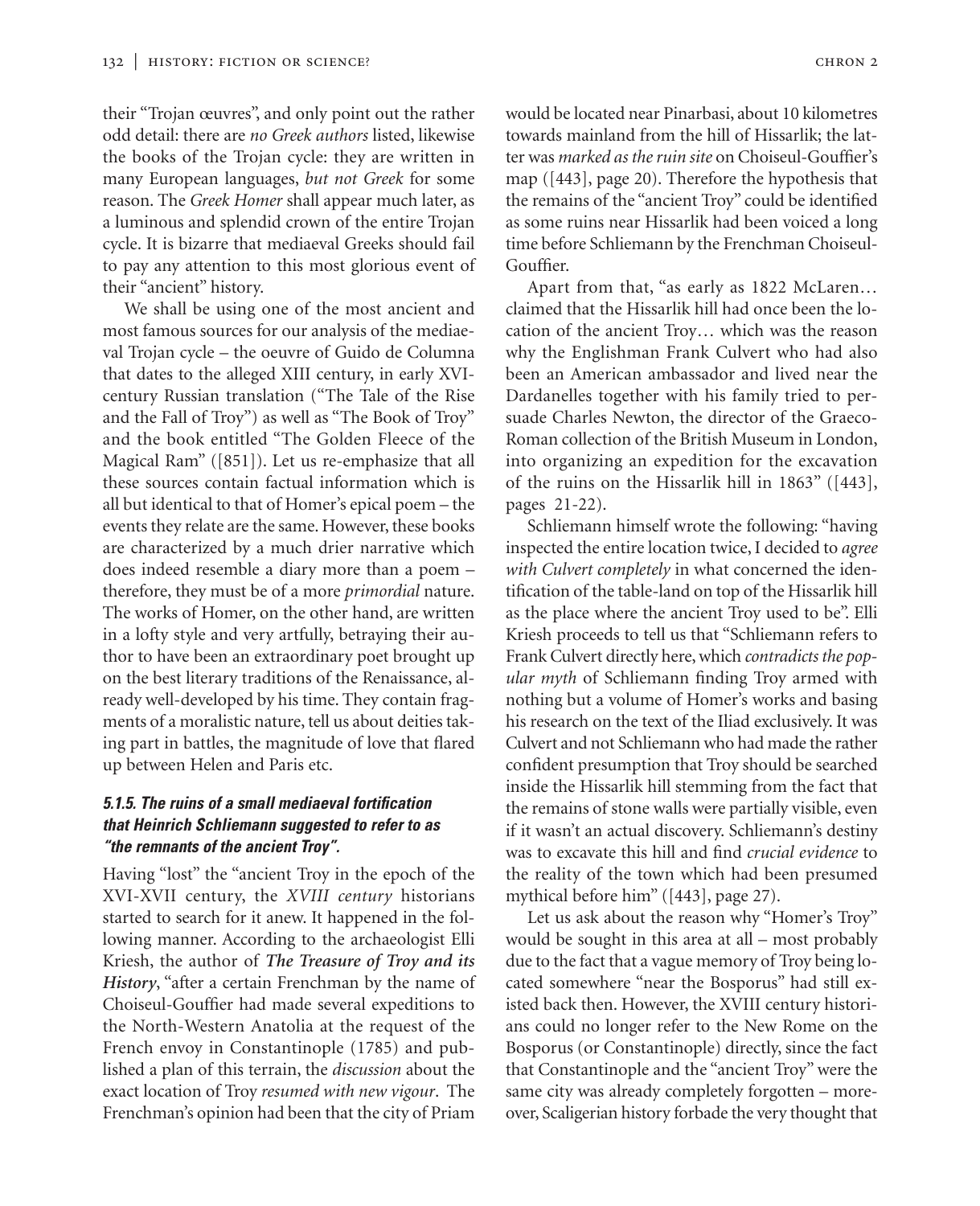Istanbul might be Homer's Troy. However, there was plenty of indirect mediaeval evidence suggesting Troy to be located somewhere "near the Bosporus" that fortunately managed to escape destruction. This is why historians and lay enthusiasts alike began their quest for the "lost Troy" in the vicinity of Istanbul.

There are plenty of mediaeval settlement and fortification ruins all across Turkey; thus, selecting suitable remains that could be proclaimed "all that's left from Homer's Troy" wasn't a problem at all. As we can see, the ruins on the Hissarlik hill were regarded as one of the potential candidates. However, both the archaeologists and the historians were aware that first one would have to unearth some kind of "proof" that the ruins in question are in fact "the Troy of Homer". This "problem" was solved successfully by Heinrich Schliemann (fig. 2.38). He had commenced the excavations on the hill of Hissarlik.

The unearthed ruins have shown that there had really been some sort of a settlement here, covering the area of a mere  $120 \times 120$  metres. The plan of the settlement can be seen on pages 76-77 of [443], for instance. It is natural that nothing here bore any relation to Homer at all. One comes across similar ruins virtually all over Turkey. Apparently, Schliemann had been aware that one needed something quite out of the ordinary so that these meagre remnants would attract the interest of the general public. It is most likely that the ruins in question belonged to some minor mediaeval Ottoman fortification or settlement. As we have already seen, Frank Culvert was claiming the ancient Troy to have been located here for quite a while without getting any attention, which is well understood since there are plenty of ruins in Turkey. One would need "indisputable evidence". And so in May 1873 Schliemann "suddenly finds" a hoard of gold that he hastens to claim the "hoarding of the ancient Priam". That is to say, "the very same Priam" as the great Homer tells us about ([1391] and [1392]). Nowadays this set of golden artefacts travels all across the world to be presented in museums as "the treasure of the ancient Troy".

This is what Elli Kriesh has to say about this matter: "Heinrich Schliemann… had found a remarkable treasure cache near the Scaean Gate (as he had *erroneously* thought) in May 1873… one that he had initially deemed to belong to none other but Homer's

![](_page_29_Picture_6.jpeg)

Fig. 2.38. A photograph of Heinrich Schliemann (circa 1870). Taken from [443], page 34.

king Priam. Schliemann and his work gathered wide popularity instantly. However, there were many sceptics who weren't too inclined to trust this finding. Even nowadays there are researchers – first and foremost David A. Traill, the American specialist, – who claim the "treasure cache" story to be a myth, *insisting that Schliemann had either bought most of these items, or collected them over a large period of time.* The mistrust was all the stronger due to the fact that Schliemann doesn't mention the exact date of the finding anywhere" ([443], page 113).

Indeed, for reasons unknown to us Schliemann had kept the information about the exact location, time, and circumstances of his finding the "ancient hoarding" back ([443], page 120). We find out that "detailed descriptions and reports before *it.* What if these rumours really reflect his negotiations about *forging* the "treasure of Priam" that he had conducted *prior to* the moment when he had "discovered the cache" on the Hissarlik hill, *accompanied by no one*?

Schliemann wrote some very interesting things, such as "the jeweller has to be a good connoisseur of antiquities, and he has to promise me not to put his brand on the copies. One needs to find someone who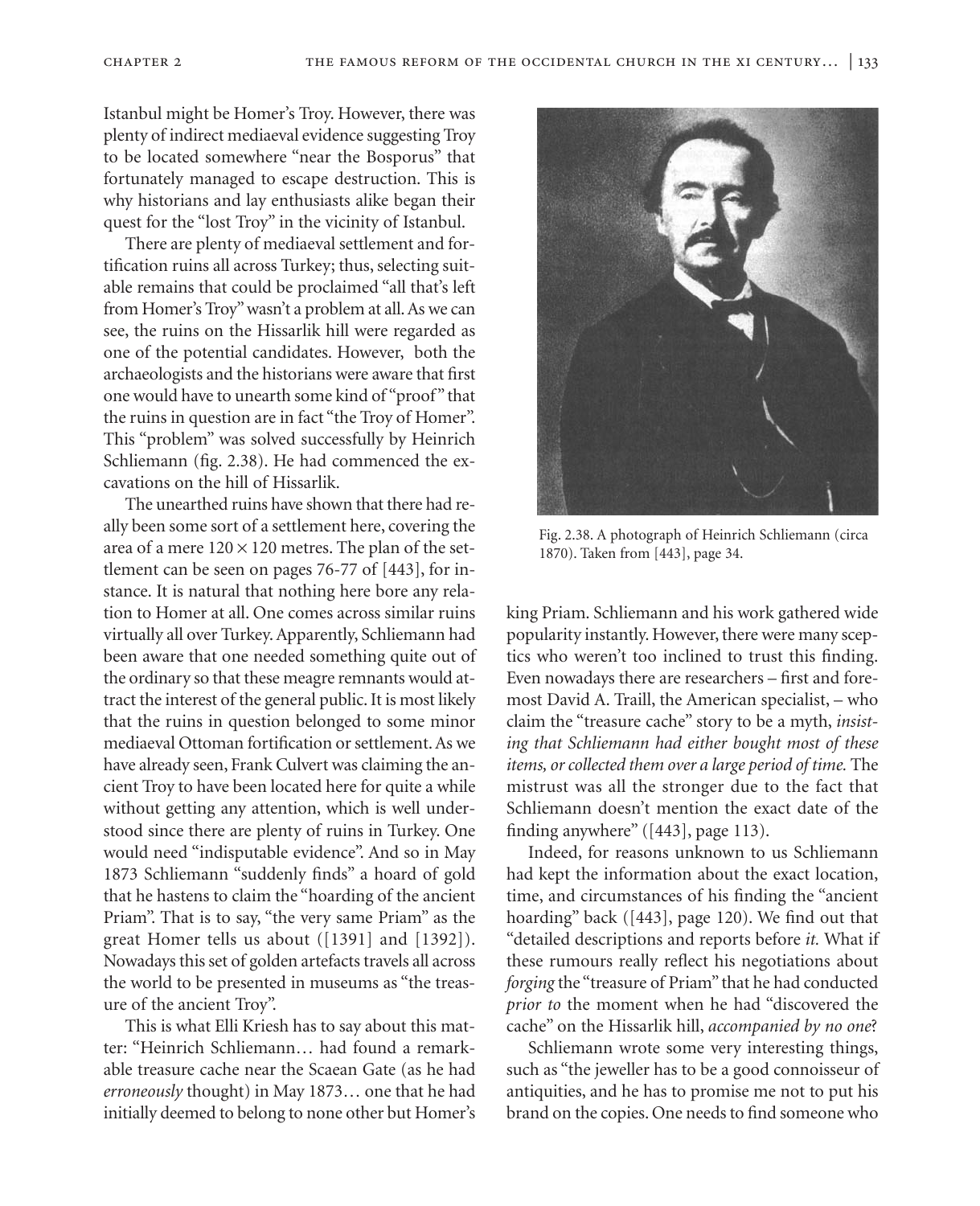won't betray me, and agrees to do the job for an affordable price". Quoting by [443], page 130. However, Baurain, Schliemann's agent, "was reluctant to become responsible for this dubious an endeavour… he reckoned that 'it goes without saying the copies should in no case be presented as originals'" ([443], pages 130-131). However, we learn that Baurain had "recommended Schliemann the Frohmann-Meuris jewellers from Rue St. Honoré [in Paris – A. F.]. He described this family enterprise as one that has enjoyed an outstanding reputation since the XVIII century, employing a large number of artists and fine craftsmen" ([443], page 130). A propos, in the XIX century "it became fashionable to wear antique jewellery in certain social circles. Princess Canino, the spouse of Lucien Bonaparte, would often bedazzle the *beaumonde* with her Etruscan necklace, which made her the indisputable centre of every festivity" ([443], page 134). Therefore, Parisian jewellers must have been well familiar with making replicas of antiques, and capable of making them well.

Elli Kriesh doesn't dispute the authenticity of "Priam's treasure", yet she mentions that one finds it hard to say for certain whether Schliemann had really made any "copies". At the same time, Kriesh gives us a kempt account of the fact that "since that day, the rumours of copies that Schliemann had allegedly ordered never subsided for a second" ([443], page 131).

Kriesh sums up as follows: "a number of abstrusities and contradictions in various accounts of this event whose true date isn't given anywhere, have led the sceptics to question the authenticity of the finding… William M. Calder III, the Colorado University Professor of Ancient Philology, called Schliemann an egotistical and impertinent illusionist and a pathological liar" ([443], page 13).

By the way, Schliemann is supposed to have discovered another remarkable "ancient" burial ground – namely, that of Mycenae. He was amazingly lucky in what concerned finding ancient gold, wasn't he then? In Mycenae he "discovers" a golden burial mask that he immediately declares to belong to "the ancient Agamemnon as described by Homer". No proof is offered whatsoever. The present day historians are cautious enough to write that "Heinrich Schliemann had been of the opinion that the mask he had found in a sepulchre in Mycenae was the deathmask of king Agamemnon; however, it was later proven that it had belonged to a different ruler whose name isn't known to us" ([863], page 14). One would wonder how archaeologists managed to "prove" that the unknown mask belonged to an anonymous ruler.

Thus, we can make the following observation in re Troy. All of the facts listed above combine into a most curious general picture.

1) Schliemann doesn't indicate either the place, the date or the circumstances of "the discovery of Priam's treasure" anywhere, making this issue oddly contentious. He never presented any valid evidence of having "excavated the historical location of Homer's Troy". Scaligerite historians weren't too keen on demanding it from him, anyway.

2) One has reasons to suspect Schliemann of having ordered some jeweller to make "ancient golden jewellery". One has to bear in mind that Schliemann had been a very wealthy man – for instance, "he had financed the construction of the German Institute of Archaeology in Athens" ([443], page 55). According to Kriesh, "his personal fortune made from leasing property in Indianapolis, Indiana, and Paris… served as the material base for his research, allowing him independence" ([443], page 30).

3) It is possible that Schliemann had subsequently smuggled the jewellery into Turkey having then reported it "discovered" among the ruins on the hill of Hissarlik – the very spot that enthusiasts had indicated as the probable "location of the ancient Troy". As we can see, Schliemann didn't even bother himself with searching for Troy. He merely presented the gold as "proof" of the theory put forward by Choiseul-Gouffier and Frank Culvert. We are of the opinion that if those two had named a different spot, Schliemann would find his "ancient treasure of king Priam" there with equal speed and ease.

4) Many XIX century sceptics didn't believe a single word Schliemann said. However, the Scaligerites were happy for the most part, gleefully claiming Troy to have been "discovered at last". Never mind the suspicious circumstances of the discovery – they don't affect the general value of Schliemann's great achievement. Now we know for certain: Priam had lived here, on the Hissarlik hill. Look, this slope of the hill is the very slope where Achilles slew Hector. And this